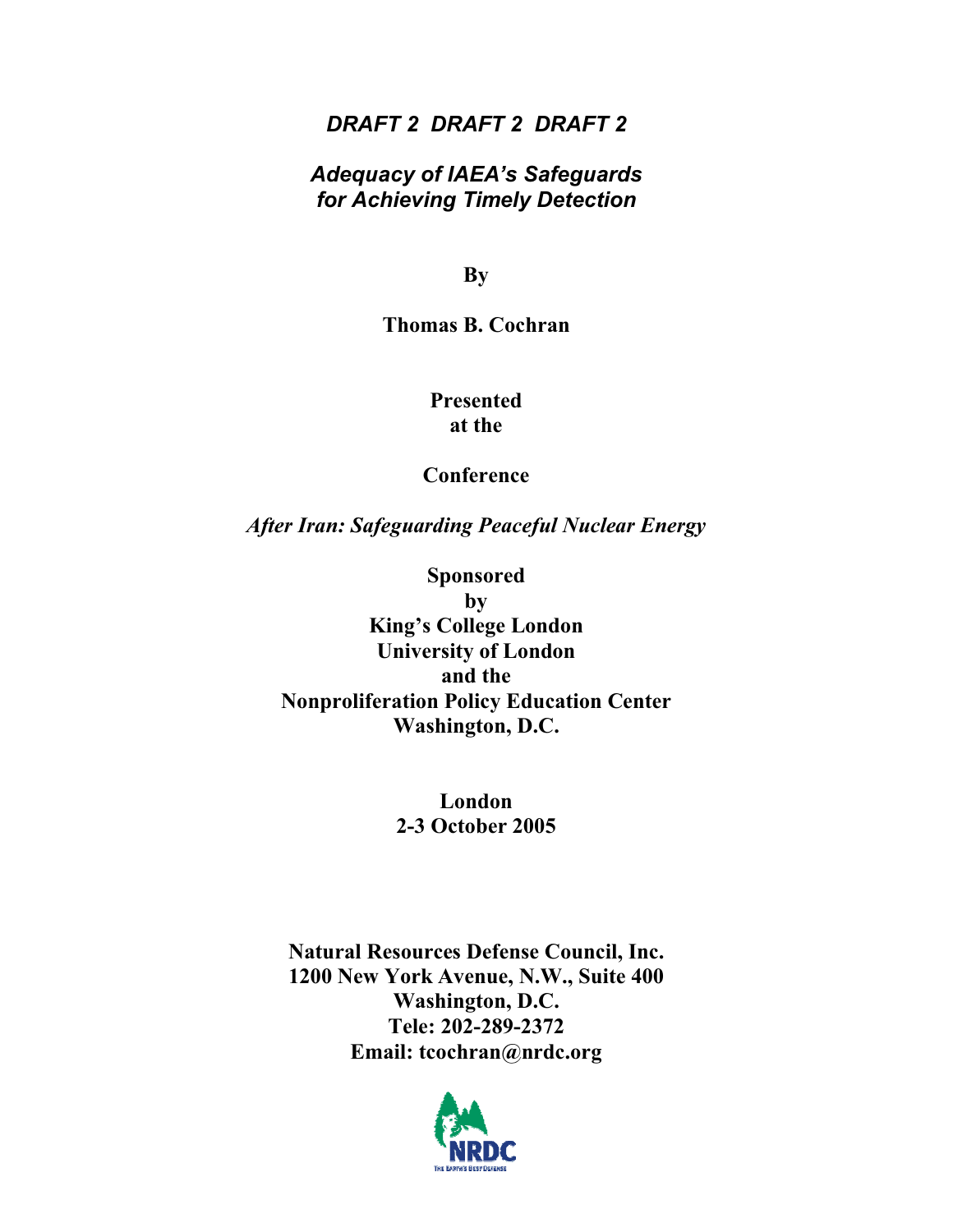#### **I. INTRODUCTION**

The purpose of this paper is to examine, in light of the A.Q. Kahn network in Pakistan and recent event in Iran and North Korea, the adequacy of the International Atomic Energy Agency's (IAEA) safeguards for achieving timely detection of an effort to acquire nuclear weapons by a non-weapon state. For those less familiar with the obligation of State members of The Treaty on the Non-Proliferation of Nuclear Weapons (Non-Proliferation Treaty, or NPT) and/or operate under agreements with the IAEA, the Appendix to this paper includes relevant excerpts from the NPT, the IAEA's enabling statute and other IAEA publications.

#### **II. THE OBJECTIVE OF SAFEGUARDS**

As set forth in Article III.1 of the NPT, a primary purpose of IAEA's safeguards system is "to preventing diversion of nuclear energy from peaceful uses to nuclear weapons or other nuclear explosive devices." (See Appendix, Non-Proliferation Treaty).

Since Article III.1 of the NPT stipulates that IAEA safeguards *shall be followed*, any violation of IAEA safeguards is a violation of Article III of the NPT, and therefore a violation of the treaty. Thus, when observers point out that the IAEA has no mandate to verify compliance with the NPT, but only compliance with IAEA safeguards agreements, this is at best misleading since failure to comply with an applicable IAEA safeguards agreement is a violation of the NPT.

As set forth in the IAEA's enabling statute, IAEA safeguards are "designed to ensure that special fissionable and other materials, services, equipment, facilities, and information made available by the Agency or at its request or under its supervision or control are not used in such a way as to further any military purpose, . . ." (See Appendix, IAEA's Enabling Statute).

The IAEA's enabling statute gives the IAEA certain rights, among them is the right to establish an inspection system that is designed to ensure that the purpose of safeguards is met. IAEA document INFCIRC/153, which details the safeguards obligations of States party to the NPT, provides a technical definition of the object of IAEA safeguards, namely, "the objective of safeguards is the timely detection of diversion of significant quantities of *nuclear material* from peaceful activities to the manufacture of nuclear weapons or of other explosive devices or for purposes unknown, and deterrence of such diversion by the risk of early detection."<sup>1</sup>

<sup>&</sup>lt;sup>1</sup> IAEA, INFCIRC/153, Paragraph 28.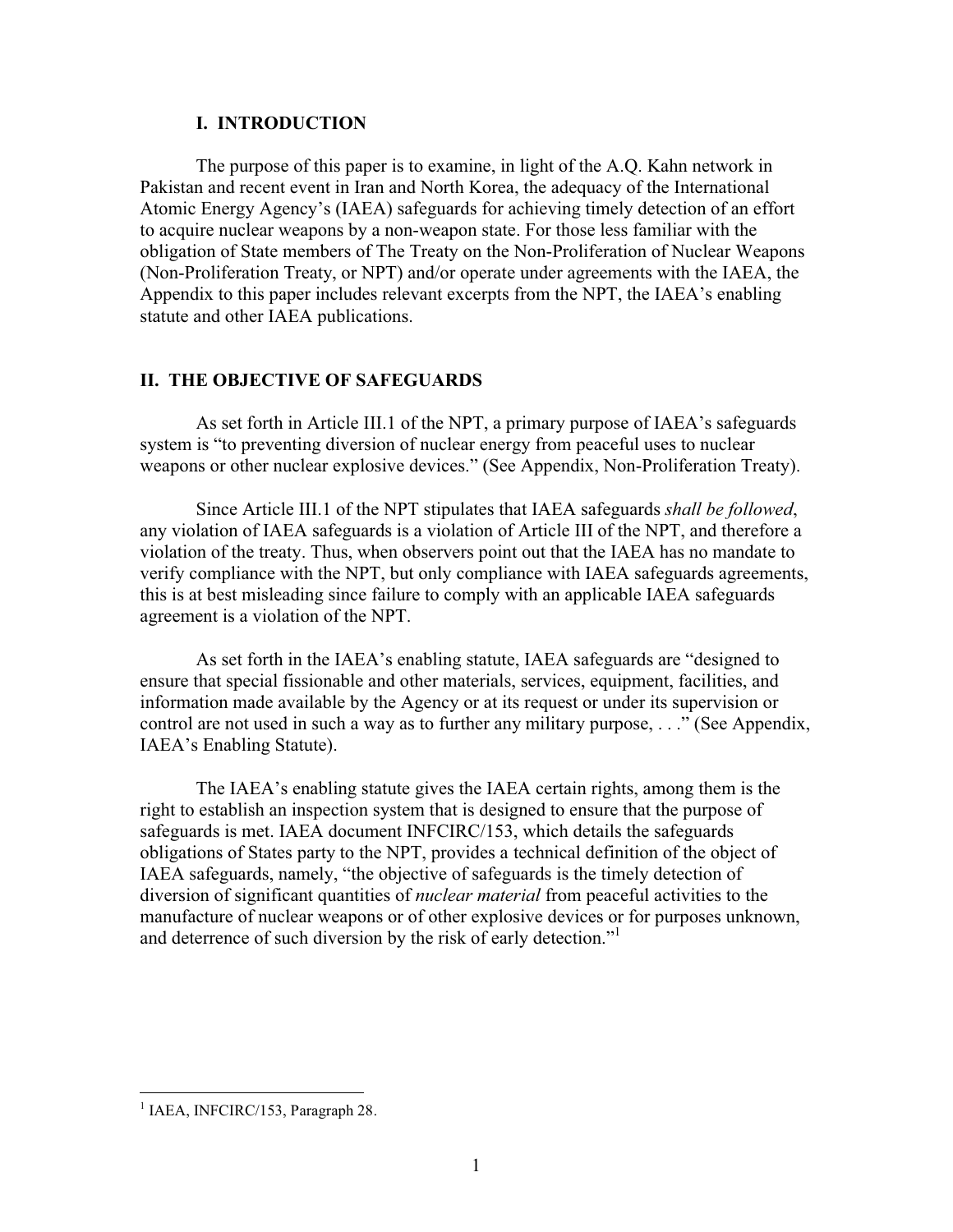#### **III. KEY SAFEGUARDS TERMS**

The key terms of the objective of safeguards were not defined in INFCIRC/153; this task was given to the Standing Advisory Group on Safeguards Implementation (SAGSI) of the IAEA, and advisory group of technical safeguards experts.<sup>2</sup>

SAGSI considered the problem of quantifying the safeguards objective for several years. It identified four terms appearing either explicitly or implicitly in the statement of the objective just quoted as in need of quantitative expression. These were: significant quantities, timely detection, risk of detection, and the probability of raising a false alarm. It defined the associated numerical parameters (significant quantity, detection time, detection probability, and false alarm probability) as detection goals.<sup>3</sup>

In 1977, SAGSI submitted numerical estimates for these goals to the Director of Safeguards of the IAEA. The values recommended by SAGSI for the detection goals were carefully described as provisional guidelines for inspection planning and for the evaluation of safeguards implementation, not as requirements, and were so accepted by the Agency.4 They have since been incorporated in the *IAEA Safeguards Glossary*, excerpts of which are reproduced below and in the Appendix.

**Significant quantity (SQ)** — the approximate amount of nuclear material for which the possibility of manufacturing a nuclear explosive device cannot be excluded. Significant quantities take into account unavoidable losses due to conversion and manufacturing processes and should not be confused with critical masses.<sup>5</sup> Significant quantity values currently in use by the IAEA are given in Table 1, below.

In a previous NRDC report we argued that the IAEA's SQ values for direct use materials are not technically valid or defensible, and it was proposed that the SQ values for direct use plutonium and highly enriched uranium (HEU) be reduced by a factor of about eight. $6$  Table 2 gives the approximate plutonium and HEU requirements for pure fission weapons as estimated by NRDC. Regarding indirect use material we note that 375 kilograms (kg) of 20 %-enriched uranium, which contains one SQ (75 kg of  $^{235}$ U), when enriched, using a tails assay of 0.2 to 0.3 percent, yields 79-80 kg of 93.5 %- enriched product, which three times larger than the SQ for direct use HEU. While it is not the purpose of this report to reexamine the validity of the SQ values, we simply note the obvious-if the SQ values are substantially lowered, it could significantly impact estimated conversion times.

 $2$  Marvin Miller, "Are IAEA Safeguards on Plutonium Bulk-Handling Facilities Effective?," for the Nuclear Control Institute, http://www.nci.org/k-m/mmsgrds.htm

 $3$  Ibid.

<sup>4</sup> Ibid.

<sup>5</sup> IAEA, *IAEA Safeguards Glossary*, 2001 Edition, Paragraph 3.14.

<sup>&</sup>lt;sup>6</sup> Thomas B. Cochran and Christopher E. Paine, "The Amount of Plutonium and Highly-Enriched Uranium Needed for Pure Fission Nuclear Weapons," Natural Resources Defense Council, Revised 13 April 1995.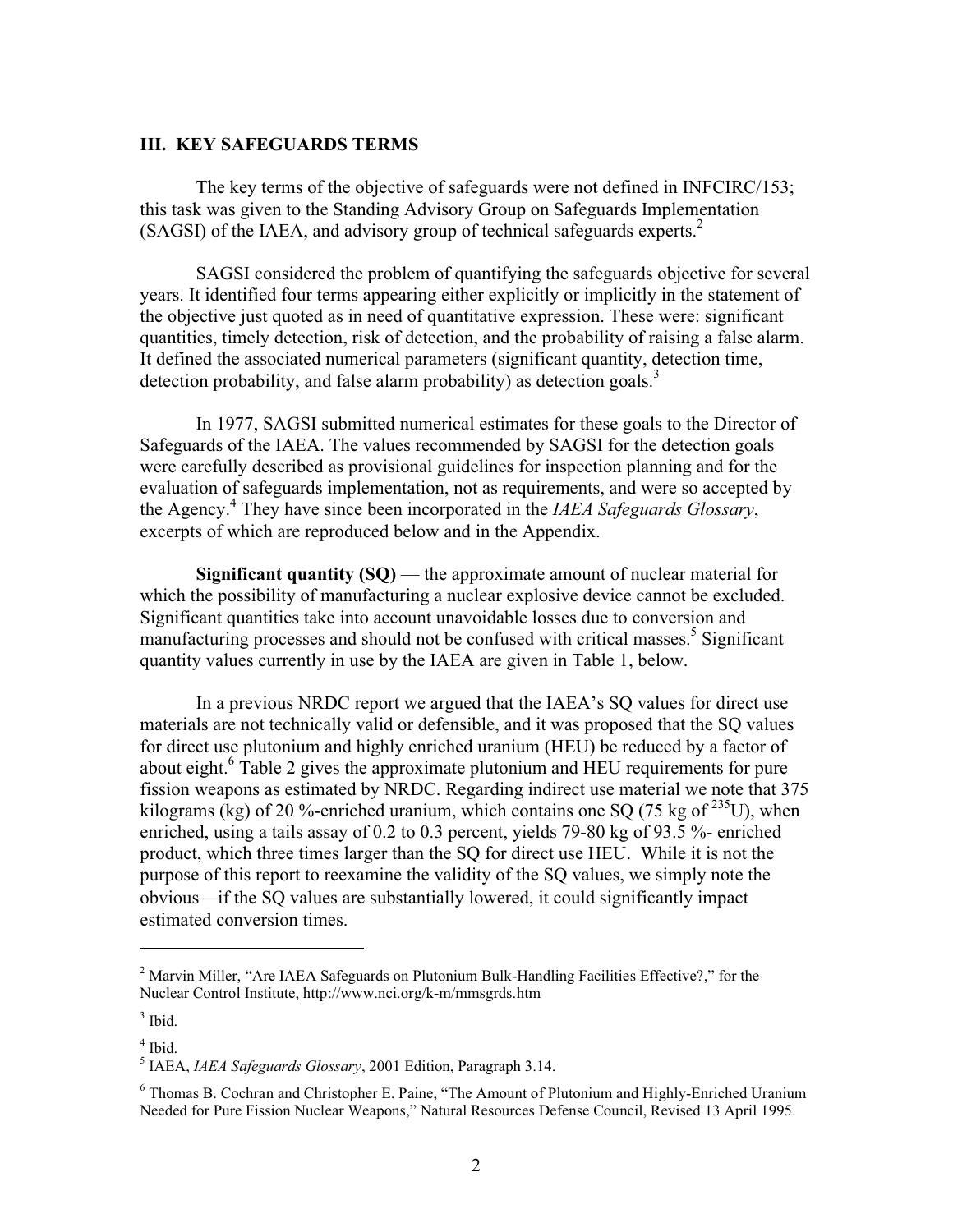| Material<br>Direct use nuclear material | SC                                                               |
|-----------------------------------------|------------------------------------------------------------------|
| Pu <sup>a</sup>                         | 8 kg Pu                                                          |
| $233$ U                                 | $8 \text{ kg}^{233} \text{U}$                                    |
| HEU $(^{235}U \ge 20\%)$                | $25 \text{ kg}^{235} \text{U}$                                   |
| Indirect use nuclear material           |                                                                  |
| U $(^{235}$ U $<$ 20%) <sup>b</sup>     | 75 kg $^{235}$ U<br>(or 10 t natural U<br>or 20 t depleted $U$ ) |
| Th                                      | $20$ t Th                                                        |

**\_\_\_\_\_\_\_\_\_\_\_\_\_\_\_\_\_\_\_\_\_\_\_\_\_\_\_\_\_\_\_\_\_\_\_\_\_\_\_\_\_\_\_\_\_\_\_\_\_\_\_\_\_\_\_\_\_\_\_\_\_\_\_\_\_\_\_\_\_\_\_\_\_\_\_\_**

# **TABLE 1. SIGNIFICANT QUANTITIES**<sup>7</sup>

<sup>a</sup> For Pu containing less than  $80\%$ <sup>238</sup>Pu.

<sup>b</sup> Including low enriched, natural and depleted uranium.

|                                                   | Table 2. NRDC Estimate of the Approximate Fissile Material Requirements for |
|---------------------------------------------------|-----------------------------------------------------------------------------|
| <b>Pure Fission Nuclear Weapons.</b> <sup>8</sup> |                                                                             |

|       |     | <b>WEAPON-GRADE</b><br>PLUTONIUM (kg) |             |                   | <b>HIGHLY-ENRICHED</b><br><b>URANIUM</b> (kg) |             |
|-------|-----|---------------------------------------|-------------|-------------------|-----------------------------------------------|-------------|
| Yield |     | <b>Technical Capability</b>           |             |                   | <b>Technical Capability</b>                   |             |
| kt)   | Low | <b>Medium</b>                         | <b>High</b> | Low               | <b>Medium</b>                                 | <b>High</b> |
|       |     | 1.5                                   |             |                   |                                               | 2.:         |
|       |     | 2.5                                   |             |                   |                                               | 3.1         |
| l O   |     |                                       |             | $\overline{3}$    |                                               |             |
| 20    |     |                                       |             | $\mathsf{\Omega}$ |                                               |             |

Values rounded to the nearest 0.5 kilogram.

**Detection time — the maximum time that may elapse between diversion of a given amount of nuclear material and detection of that diversion by IAEA safeguards activities.** Where there is no additional protocol in force or where the IAEA has not drawn a conclusion of the absence of undeclared nuclear material and activities in

 $^7$  Ibid., Paragraph 3.13. Table 1 above is identified as Table II in the IAEA Safeguards Glossary.

<sup>8</sup> Ibid., p. 9.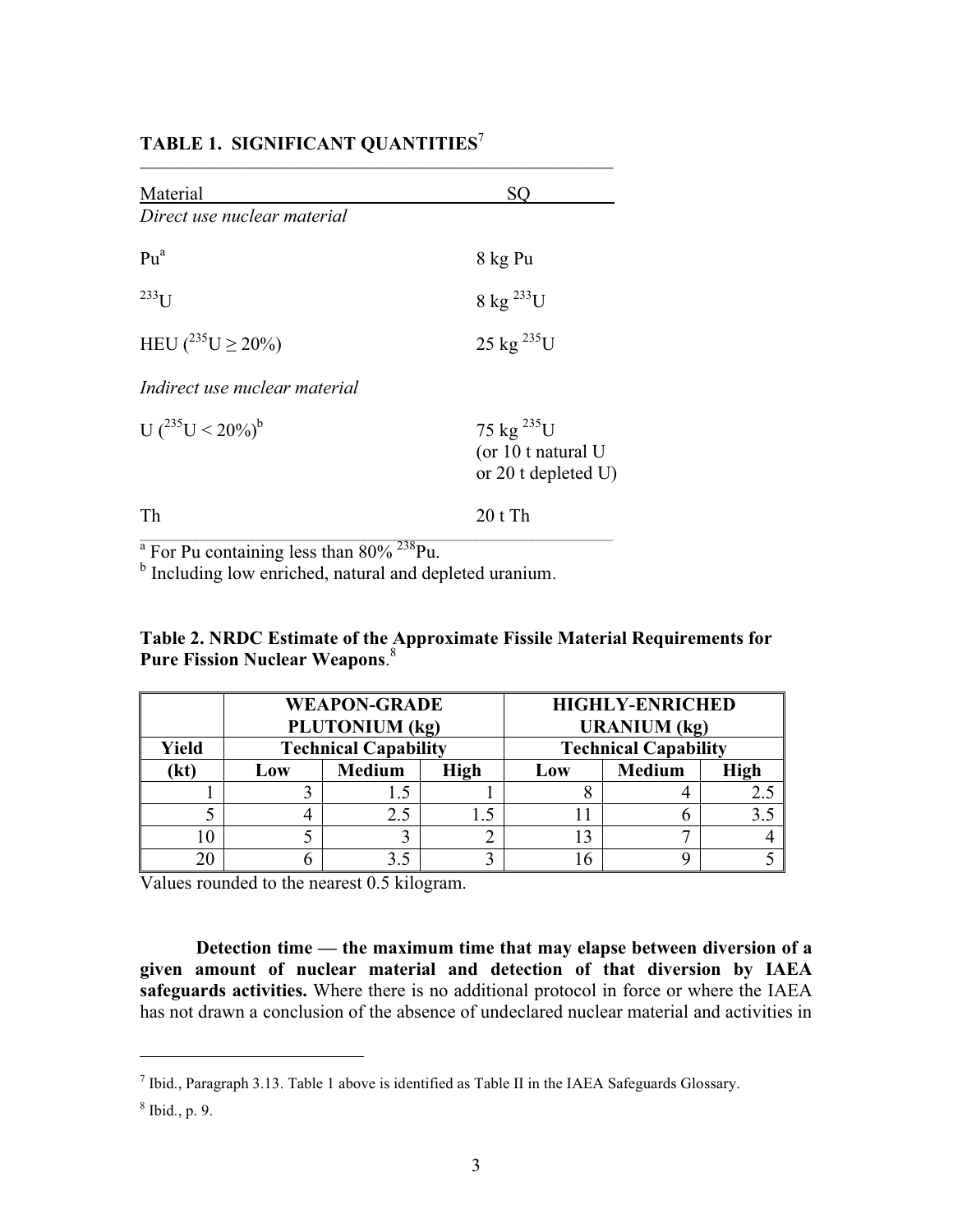a State (see [*IAEA Safeguards Glossary*] No. 12.25), it is assumed: (a) that all facilities needed to clandestinely convert the diverted material into components of a nuclear explosive device exist in a State; (b) that processes have been tested (e.g. by manufacturing dummy components using appropriate surrogate materials); and (c) that nonnuclear components of the device have been manufactured, assembled and tested. Under these circumstances, **detection time should correspond approximately to estimated conversion times** (see [*IAEA Safeguards Glossary*] No. 3.13). Longer detection times may be acceptable in a State where the IAEA has drawn and maintained a conclusion of the absence of undeclared nuclear material and activities. Detection time is one factor used to establish the timeliness component of the IAEA inspection goal (see [IAEA Safeguards Glossary] No. 3.24).<sup>9</sup> [**Emphasis added**]

**Conversion time — the time required to convert different forms of nuclear material to the metallic components of a nuclear explosive device.** Conversion time does not include the time required to transport diverted material to the conversion facility or to assemble the device, or any subsequent period. The diversion activity is assumed to be part of a planned sequence of actions chosen to give a high probability of success in manufacturing one or more nuclear explosive devices with minimal risk of discovery until at least one such device is manufactured.<sup>10</sup> The conversion time estimates applicable at present under these assumptions are provided in Table 3.

**IAEA timeliness detection goal** — the target detection times applicable to specific nuclear material categories (see [*IAEA Safeguards Glossary*] No. 4.24). These goals are **used for establishing the frequency of inspections** (see No. 11.16) and safeguards activities at a facility or a location outside facilities during a calendar year, in order to verify that no abrupt diversion (see [*IAEA Safeguards Glossary*] No. 3.10) has occurred. Where there is no additional protocol in force or where the IAEA has not drawn and maintained a conclusion of the absence of undeclared nuclear material and activities in a State (see No. [*IAEA Safeguards Glossary*] 12.25), **the detection goals are as follows:**

**—One month for unirradiated direct use material, —Three months for irradiated direct use material, —One year for indirect use material.**

Longer timeliness detection goals may be applied in a State where the IAEA has drawn and maintained a conclusion of the absence of undeclared nuclear material and activities in that State. $11$ 

With regard to the IAEA's timeliness detection goals, it should be noted that the Agency's resource limitations and resistance of member countries keep the actual inspection frequencies lower than the goals. $^{12}$ 

<sup>9</sup> IAEA, *IAEA Safeguards Glossary*, 2001 Edition, Paragraph 3.15.

 $10$  Ibid., Paragraph 3.13.

 $11$  Ibid., Paragraph 3.20.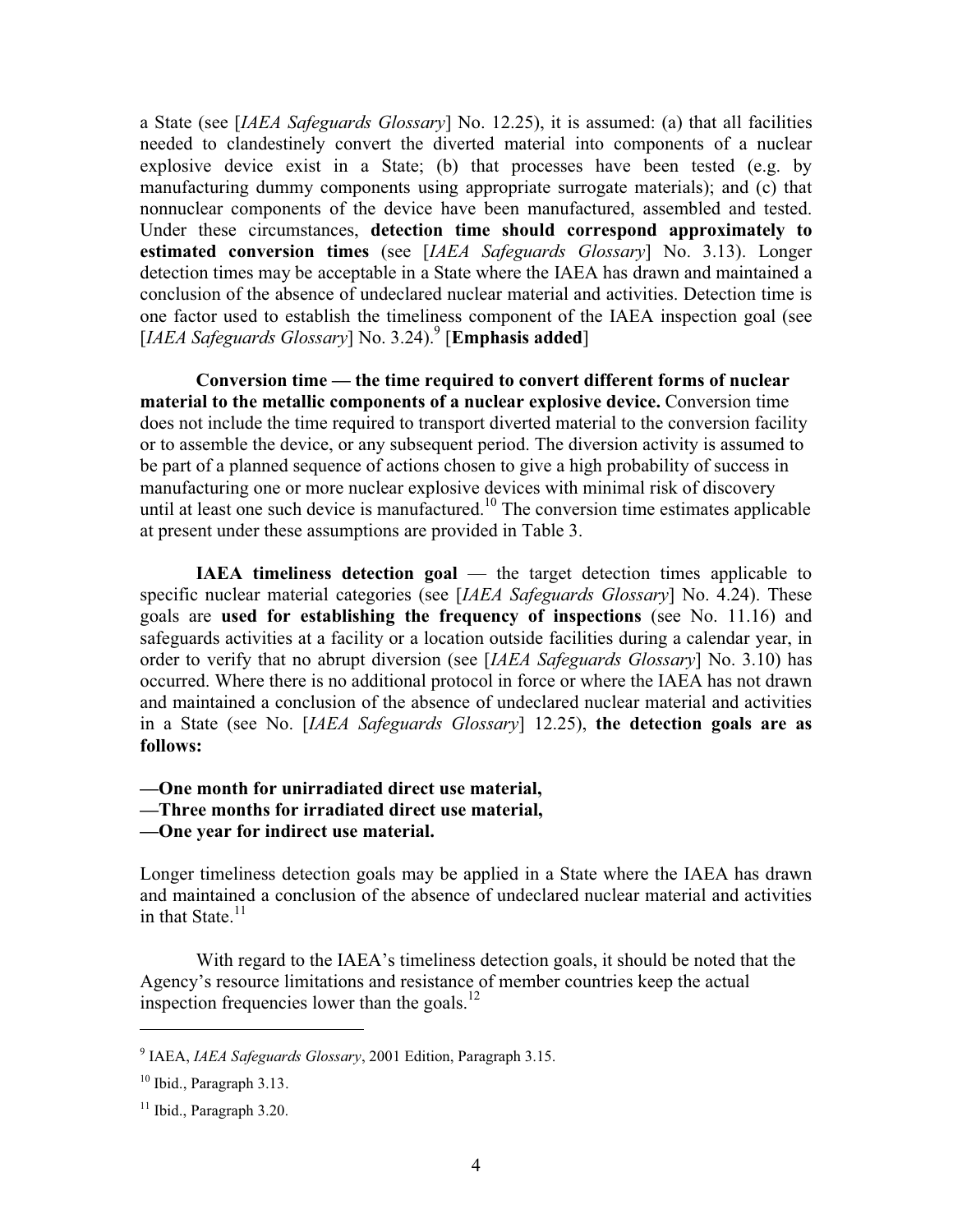#### **TABLE 3. ESTIMATED MATERIAL CONVERSION TIMES FOR** FINISHED Pu OR U METAL COMPONENTS<sup>13</sup>

| Beginning material form                                                                                                                                                                                                                                                                       | Conversion time          |
|-----------------------------------------------------------------------------------------------------------------------------------------------------------------------------------------------------------------------------------------------------------------------------------------------|--------------------------|
| Pu, HEU or $^{233}$ U metal                                                                                                                                                                                                                                                                   | Order of days $(7-10)$   |
| $PuO2$ , $Pu(NO3)4$ or other pure Pu compounds;<br>HEU or $^{233}$ U oxide or other pure U compounds;<br>MOX or other non-irradiated pure mixtures<br>containing Pu, U $(^{233}$ U + $^{235}$ U $\geq$ 20%);<br>Pu, HEU and/or $^{233}$ U in scrap or other<br>miscellaneous impure compounds | Order of weeks $(1-3)^a$ |
| Pu, HEU or $^{233}$ U in irradiated fuel                                                                                                                                                                                                                                                      | Order of months $(1-3)$  |
| U containing $\langle 20\% \rangle^{235}$ U and $^{233}$ U; Th                                                                                                                                                                                                                                | Order of months $(3-12)$ |

<sup>a</sup> This range is not determined by any single factor but the pure Pu and U compounds will tend to be at the lower end of the range and the mixtures and scrap at the higher end.

## **ADEQUACY OF CONVERSION TIMES AND DETECTION GOALS**

We now turn to the issue of the adequacy of the IAEA's estimated conversion times, set forth in Table 3 above, and the timeliness detection goals, set forth in paragraph 3.20, of the IAEA's Safeguards Glossary. We begin with unirradiated direct use material.

**Unirradiated Direct Use Material in Metal Form**. As seen in Table 3, the IAEA estimates that it will take a State on the "order of days (7-10)" to manufacture finished nuclear weapon components from plutonium, HEU or  $233\text{U}$  metal, where it is assumed: (a) that all facilities needed to clandestinely convert the diverted material into components of a nuclear explosive device exist in a State; (b) that processes have been tested (e.g. by manufacturing dummy components using appropriate surrogate materials); and (c) that non-nuclear components of the device have been manufactured, assembled and tested.

This is not an unreasonable estimate based of the time it took the United States to fabricate finished HEU components for the *Little Boy* device dropped on Hiroshima on

 <sup>12</sup> Victor Gilinsky, Marvin Miller, and Harmon Hubbard, *A Fresh Examination of the Proliferation Dangers of Light Water Reactors* (Washington, D.C.: The Nonproliferation Policy Education Center, September 2004), p. 22 makes this point with regard to LWR inspections.

<sup>13</sup> IAEA, *IAEA Safeguards Glossary*, 2001 Edition, Paragraph 3.13. Table 3 here is identified as Table I in *the IAEA Safeguards Glossary*.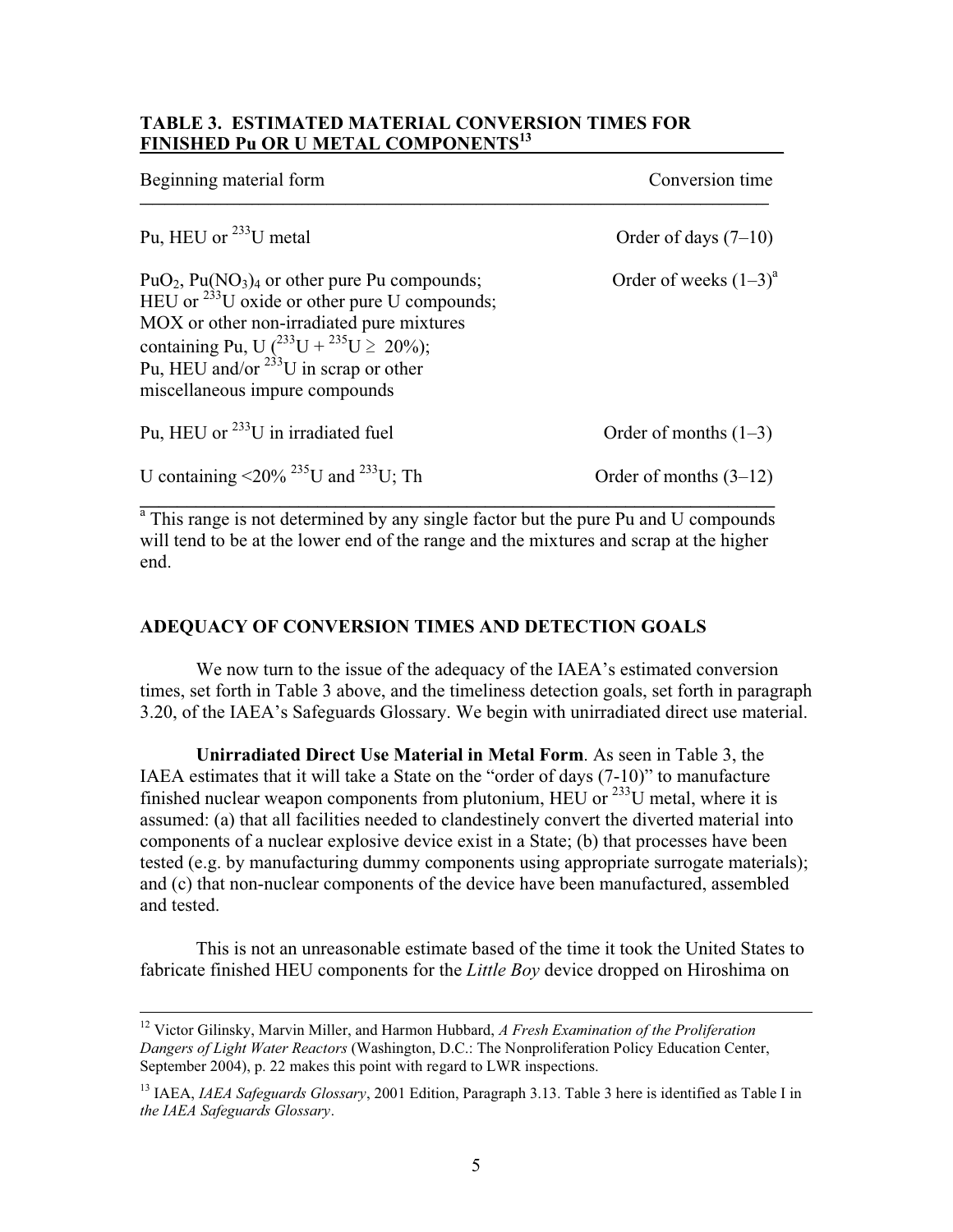August 6, 1945. Consistent with the IAEA assumption, the non-nuclear components of *Little Boy* were assembled and tested before the all of the HEU was produced.

The HEU metal was shipped from Oak Ridge to Los Alamos in batches over a period of about a year. In the six week period, June 16 to July 28, Oak Ridge produced about 22 kg of HEU. This was shipped to Los Alamos in batches of a few kilograms each. We estimate that the cumulative Oak Ridge production of HEU through July 14, 1945, was about 67 kg, only 3 kg in excess of what went into *Little Boy*. Thus, allowing for some losses, it is unlikely that Oak Ridge had produced enough HEU for *Little Boy* before that date.

The shipments of HEU metal from Oak Ridge to Los Alamos by road and rail typically took about two days. The shipment of the last six HEU finished components departed in three cargo planes, carrying two components each, from Kirtland Field, Albuquerque on the morning of July 26, and after stopping in San Francisco, arrived at Tinian on July 28. Thus, allowing for two days to transport the HEU metal from Oak Ridge to Los Alamos, Los Alamos must have fabricated the last of the HEU components in 9 days or less.

*Little Boy* was a gun-assembly type weapon requiring more than one SQ of HEU. The IAEA assumptions are based on an SQ value of 25 kg of HEU which implies an implosion device which would require the casting and machining of only one or two components. Moreover, although it took a relative long time to enrich the HEU for *Little Boy*, this longer HEU production period is not a factor to be considered here. In sum, if we are correct that it took 9 days, or less, for Los Alamos to fabricate a few HEU *Little Boy* components in 1945, then 7-10 days is also reasonable assumption for the time it would take today for a State to manufacture finished components for an implosion-type weapon from an SQ amount of HEU.

Although the estimated detection time for direct use material appears reasonable, what is puzzling is that the timeliness detection goal is much longer, namely one month according to paragraph 3.20 of the IAEA Glossary (reproduced above). Moreover, both the estimated detection time and the timeliness detection goal, in our view, are far too short to allow time for diplomatic pressure to prevent the non-weapon state from fabricating a weapon. In fact there is insufficient time to the IAEA staff to develop its report to the Board of Governors of the IAEA and for the Board of Governors to report to the UN Security Council.

**Unirradiated Direct Use Material in Chemical Compounds and Mixtures**. As seen in Table 3, the IAEA estimates that it will take a State on the "order of weeks (1-3)" to manufacture finished components from unirradiated mixed-oxide (MOX) fuel, or from other compounds or mixtures containing plutonium, HEU or  $^{233}$ U, again assuming: (a) that all facilities needed to clandestinely convert the diverted material into components of a nuclear explosive device exist in a State; (b) that processes have been tested (e.g. by manufacturing dummy components using appropriate surrogate materials); and (c) that non-nuclear components of the device have been manufactured, assembled and tested.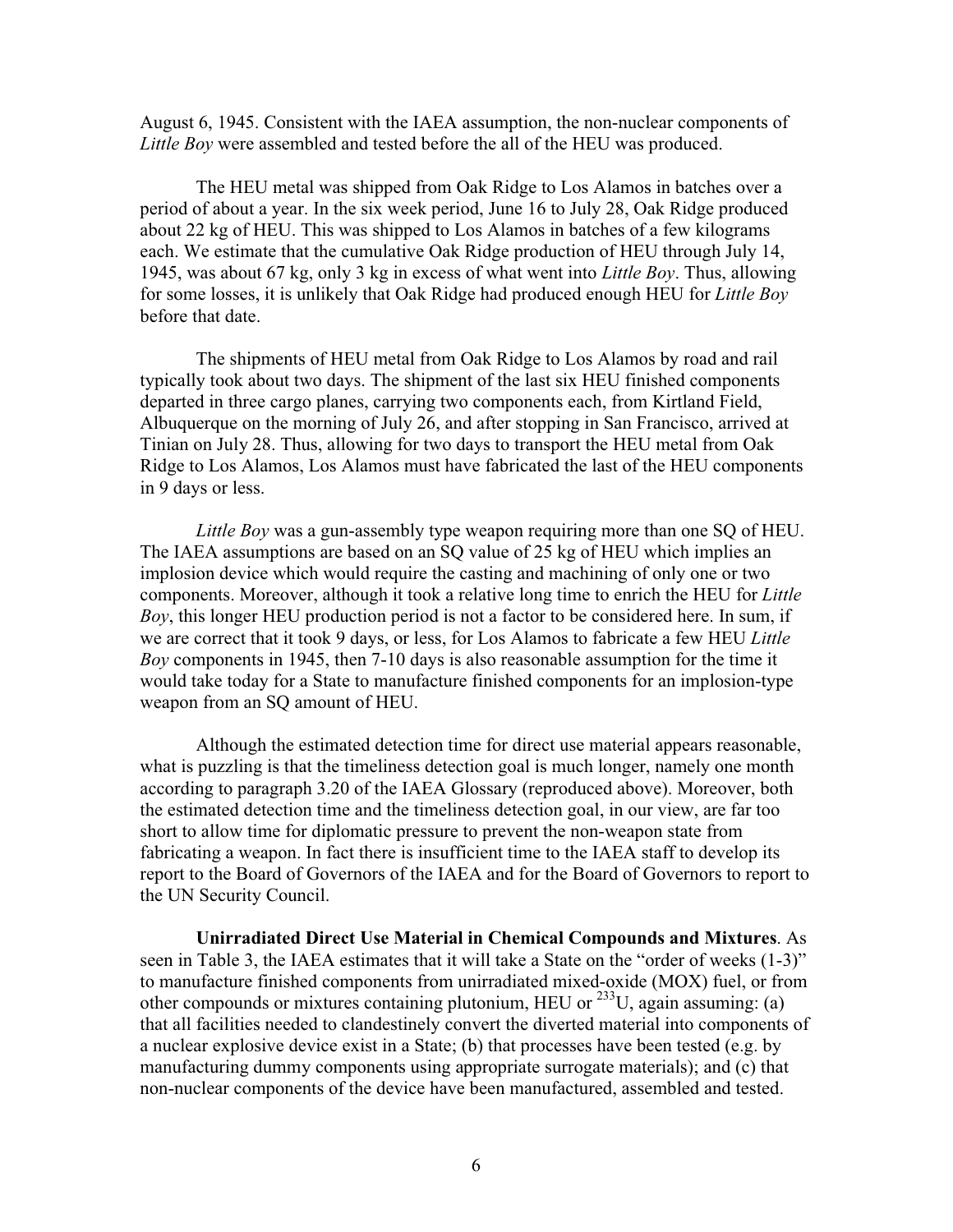Certainly, the lower end of this range—that is, on the order of a week—is a reasonable estimate of the time required in that it assumes that the time to convert the compound to a metal does not add appreciably to the time estimated to convert the metal to a finished component shape.

The upper end of the range—on the order of three weeks—seems unnecessarily generous. For example, plutonium metal can be prepared by calcium reduction of plutonium fluorides or oxides in induction-heated MgO crucibles, under an inert atmosphere of helium or argon.<sup>14</sup> Preparation of plutonium metal by reduction of a halide with an alkali or alkaline earth metal in a sealed pressure bomb is the only facet of chemical processing of plutonium that has remained unchanged over the years.<sup>15</sup> A few SQs of plutonium could readily be prepared in a small hot cell using this technique in a few days time.

In any case, whether starting with unirradiated direct use material in metal or compound form, setting a timeless detection goal of one month is longer than any conservative estimate of the conversion time and shorter than the time required to bring diplomatic pressure to bare to halt the program.

Pu, HEU or <sup>233</sup>U in Irradiated Fuel. Here the IAEA estimates a conversion time of on the "order of months (1–3) and the IAEA's timeliness detection goal is three months. Assuming the plutonium or HEU is in irradiated fuel, the State must reprocess the fuel, convert the product into metal and fabricate finished components. With regard to the reprocessing step there are three diversion cases to consider: 1) the State already operates one or more reprocessing plants, pilot plants or hot cells under IAEA safeguards; 2) it possesses a clandestine pilot reprocessing plant or hot cell; or 3) the State constructs a small "quick and dirty" reprocessing plant. Another important consideration is the spent fuel cooling time, that is, the time period between the removal of the irradiated fuel from the reactor and commencement of reprocessing.

Due to the high radioactivity levels and high thermal heat output associated with high burnup spent fuel from power reactors, the irradiated fuel is cooled 180 days, or longer, prior to reprocessing. For low burnup fuel, e.g., fuel elements or target materials removed plutonium production reactors, the irradiated fuel can be processed after a shorter cooling period. In the United States during the Manhattan Project, the first fuel elements removed from the Hanford production reactors in late-1944 and early-1945, were chemically processed after only about 32-50 days of cooling time. Plutonium product was removed within a week of initiation of the batch processing.

<sup>&</sup>lt;sup>14</sup> Manson Benedict, Thomas Pigford and Hans Levi, *Nuclear Chemical Engineering* (McGraw-Hill Book Company, New York, 1981), p. 430.

<sup>15</sup> *Plutonium Handbook*, O.J. Wick, Editor (The American Nuclear Society, La Grange, Illinois, 1980), Volume I, p. 564.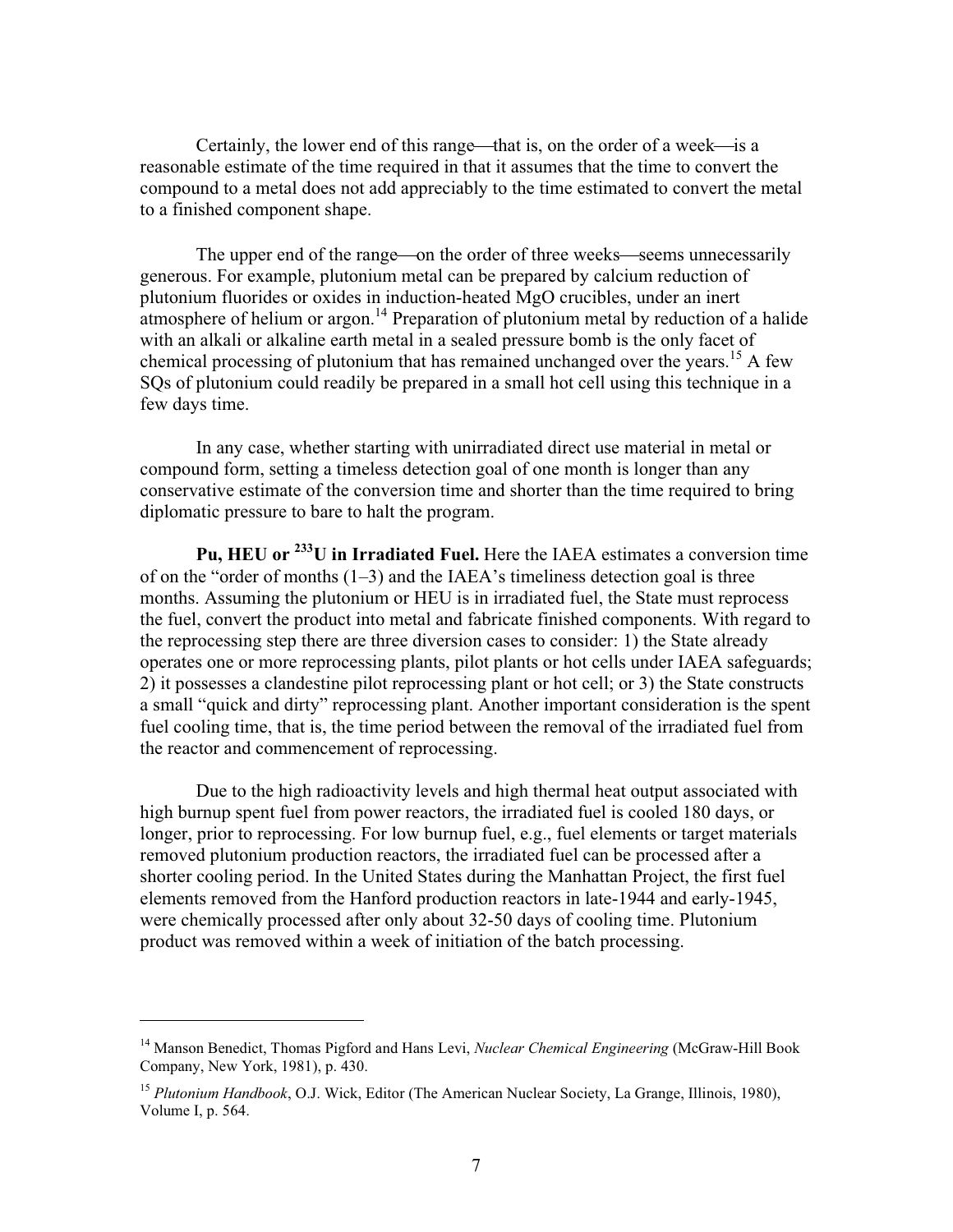If a State, such as Japan, already operates a declared reprocessing plant under safeguards, it could divert limited quantities of separated plutonium from plant operations with a low probability of detection by the IAEA, absent an informer. The inventory difference (ID) of reprocessing plants is on the order of 0.5 to one percent of the fuel throughput. High burnup, light water reactor (LWR), spent fuel typically contains approximately one percent plutonium. Thus, a pilot-scale reprocessing plant, if it processed 80 tonnes (t) of LWR spent fuel per year, would have an annual cumulative ID of about 0.5 to one SQ of plutonium. Some large-scale commercial reprocessing plants have a capacity that is ten times greater.

Thus, a State with a large declared reprocessing plant under IAEA safeguards could divert an SQ of plutonium without detection over a period of about one month. A State with a pilot–size plant could divert the same quantity over a period of one year.

Some advanced reprocessing technologies contemplate not completely separating the plutonium from some actinides and fission products. While this should make it more difficult for an insider to divert plutonium, it would not represent a significant added barrier to a State effort to divert plutonium. Given that the added actinides and fission products would not add significantly to the plutonium mass, the State could divert the spiked plutonium to a small clandestine hot cell for additional processing. The processing time to recover an SQ of plutonium should take only a few days.

If a State does not have an existing declared reprocessing it has the option of developing a clandestine capability such as the Israeli facility hidden for years below the Dimona reactor. Alternatively the State could attempt to develop a "quick and dirty" reprocessing capability. The feasibility of clandestine reprocessing of LWR fuel has been addresses by Oak Ridge National Laboratory<sup>16</sup> and Sandia Laboratories, <sup>17</sup> and others, and these studies have been reviewed by Marvin Miller.<sup>18</sup>

"The [Oak Ridge] study concluded the [reprocessing] plant could be in operation four to six months from the start of construction, with the first 10 kilograms of plutonium metal (about two bomb's worth) produced about one week after start of operation. Once in operation the small plant could process about one PWR assembly per day, which translates into production of about 5 kilograms of plutonium per day."<sup>19</sup>

 $16$  D.E Ferguson to F.L. Culler, Intra-Laboratory Correspondence, Oak Ridge National Laboratory, "Simple, Quick Processing Plant," August 30, 1972, 22 pages.

<sup>17</sup> J.P. Hinton, et al., *Proliferation Resistance of Fissile Material Disposition Program(FMDP) Plutonium and Disposition Alternatives: Report of the Proliferation Vulnerability Red Team*, Sandia National Laboratories, Report no. SAND97-8201, October 1996, Section 4.1.1.3.

<sup>&</sup>lt;sup>18</sup> Marvin Miller, "The Feasibility of Clandestine Reprocessing of LWR Spent Fuel," Appendix 2, in Victor Gilinsky, Marvin Miller, and Harmon Hubbard, *A Fresh Examination of the Proliferation Dangers of Light Water Reactors* (Washington, D.C.: The Nonproliferation Policy Education Center, September 2004)

<sup>19</sup> Victor Gilinsky, Marvin Miller, and Harmon Hubbard, *A Fresh Examination of the Proliferation Dangers of Light Water Reactors*, p. 21.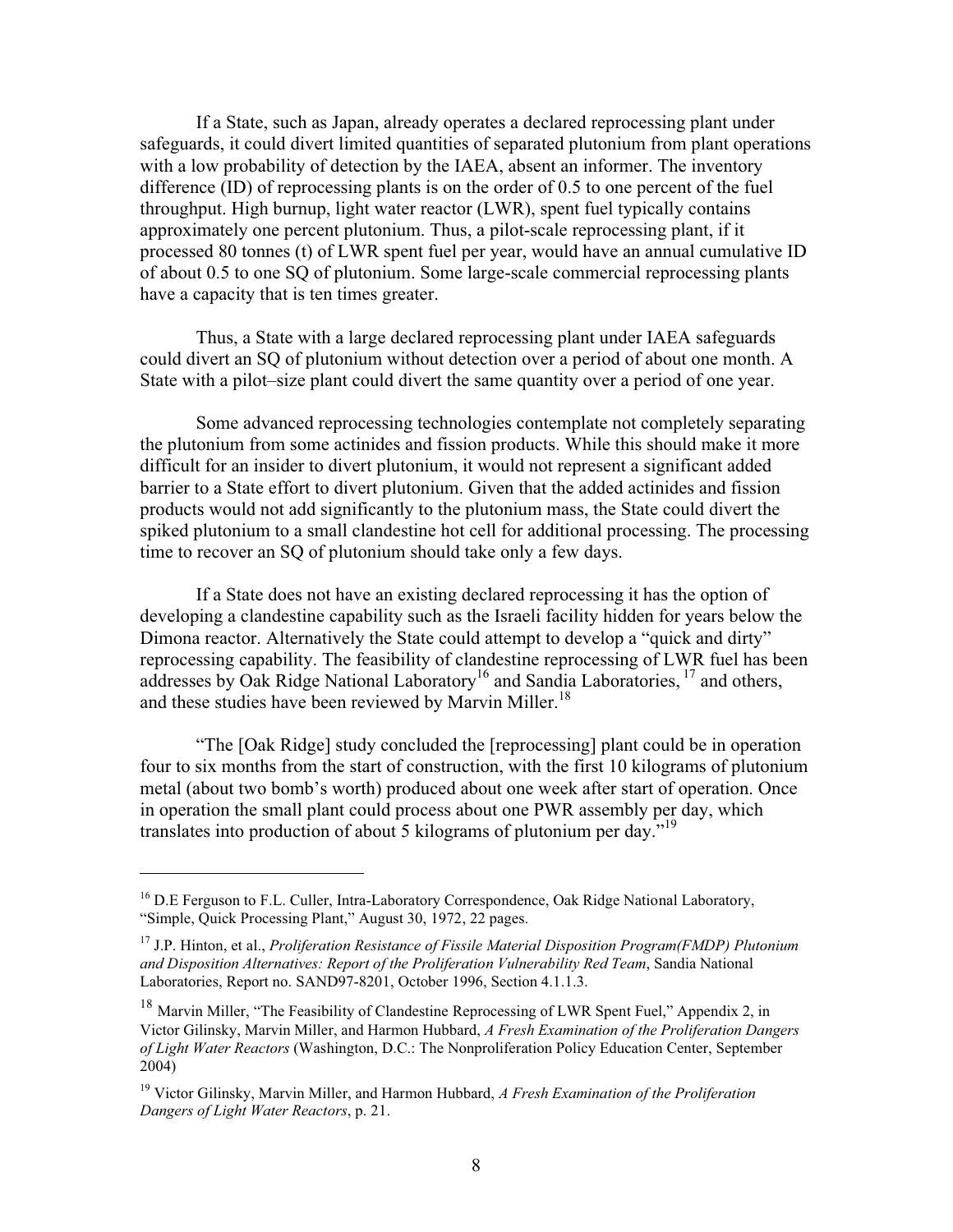The 1966 Sandia study estimated the preparation lead-time for producing the first kilograms of plutonium employing a staff of 6 technicians was about 8 months.<sup>20</sup>

In sum, if a State has a declared pilot-scale, or larger, reprocessing plant, the conversion time should be the same as for unirradiated compounds of direct use materials, since the State could divert unirradiated compounds of direct use materials without being detected by the IAEA.

**Low Enriched Uranium.** Here the IAEA estimates a conversion time of on the "order of months (3-12) and the IAEA's timeliness detection goal is one year. The enrichment work, measures in kilograms of separative work units ("kg SWU", often abbreviated "SWU"), required to obtain one SQ of HEU is a function of  $^{235}$ U concentration of the uranium feed, product and tails. Marvin Miller, has identified and reviewed the major proliferation risks associated with centrifuge enrichment plants: (1) secret use of a declared, safeguarded LEU plant to produce HEU or exceeds LEU covertly; (2) construction and operation of a clandestine plant to produce HEU; and (3) conversion of a declared, safeguarded LEU plant to HEU production following breakout.<sup>21</sup>

According to Miller:

 $\overline{a}$ 

1) The basic "Hexapartite" safeguards approach for centrifuge plants was developed during the early 1980s by a group of six countries—Germany, the UK, and the Netherlands (the URENCO states), and the US, Japan and Australia. It consists of two sets of activities:

- (a) verifying the uranium material balance by measuring the amount of uranium as  $UF_6$  introduced into the plant as feed material and withdrawn as enriched product and tails; and
- (b) verifying that no material beyond the declared enrichment level, in particular, no HEU is being produced.

While (a) doesn't require inspector access to the cascade halls where the centrifuges are installed, (b) does, and the inspection procedures were designed to provide an element of surprise in order to deter production of HEU between routinely scheduled inspections, while also accounting for the plant operator's concern about the inspector's gaining knowledge of proprietary information relating to the construction and operation of the centrifuges. Various technical difficulties have been encountered over the years in applying (b) at specific plants. But confidence in the IAEA's ability to detect illicit production of HEU has improved dramatically since 1995 with the introduction of sampling and subsequent analysis of

<sup>20</sup> Victor Gilinsky, Marvin Miller, and Harmon Hubbard, *A Fresh Examination of the Proliferation Dangers of Light Water Reactors*, p. 23.

<sup>&</sup>lt;sup>21</sup> Marvin Miller, "The Gas Centrifuge and Nuclear Proliferation," Appendix. 1, p.38. in Victor Gilinsky, Marvin Miller, and Harmon Hubbard, *A Fresh Examination of the Proliferation Dangers of Light Water Reactors* (Washington, D.C.: The Nonproliferation Policy Education Center, September 2004).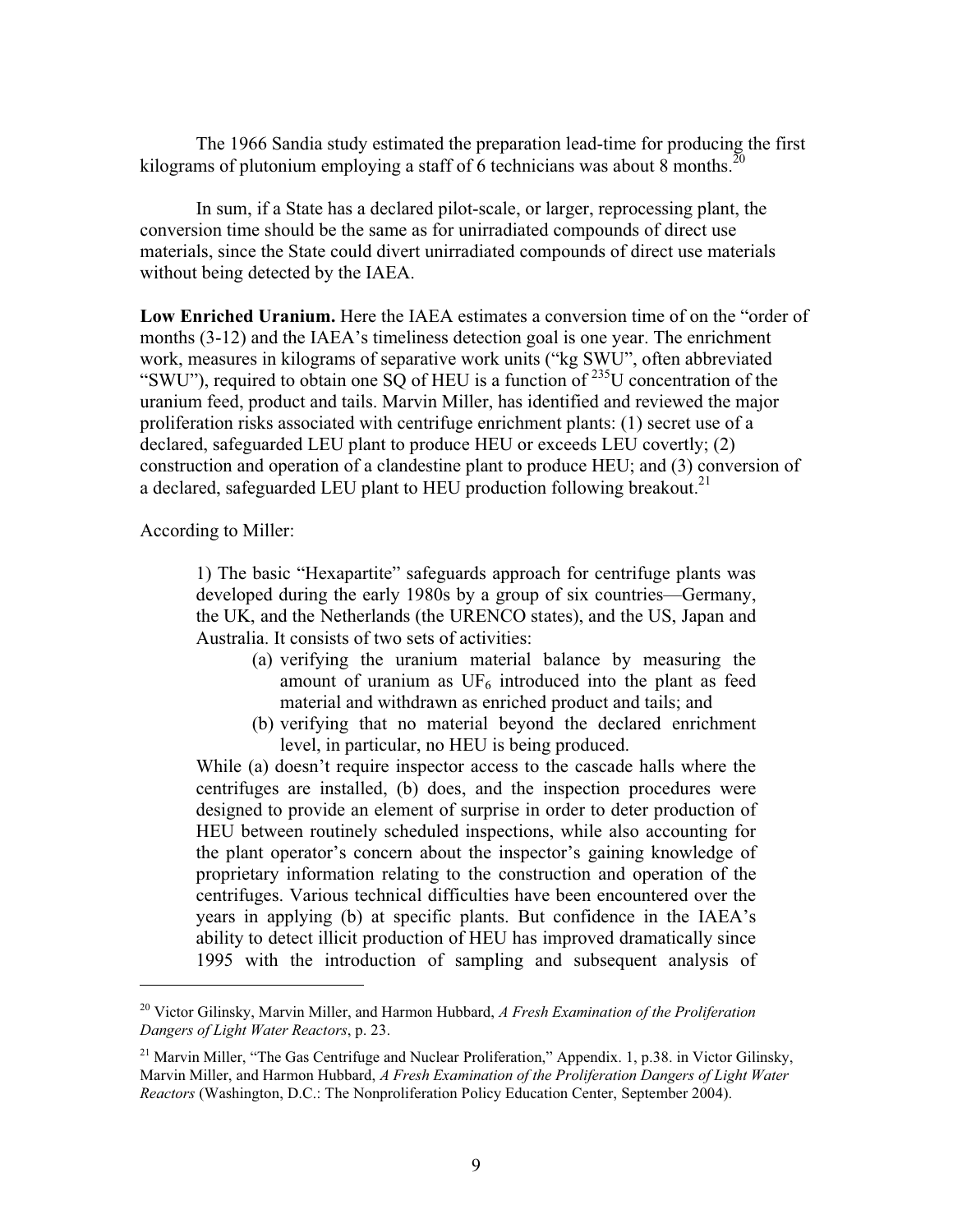particles deposited on surfaces in the cascade area as a standard safeguards tool. Since release of particles to the plant environment is difficult to avoid, and the analysis is highly precise, environmental sampling has emerged as a significant deterrent to clandestine HEU production in a declared LEU plant. On the other hand, current safeguards procedures cannot detect the production of LEU in excess of what the plant operator declares to be the normal production rate,<sup>7</sup> and this can significantly increase the difficulty of detecting a clandestine plant as we discuss next.

2) The much smaller energy consumption and process area characteristic of centrifuges plants compared to gaseous diffusion plants of the same separative capacity make the former much more difficult to detect. For example, a centrifuge plant with a separative capacity of 5,000 SWU/yr sufficient to produce 25 kg/yr of 90 % enriched uranium—would likely require less than 100 kw of power and have a "footprint" of about 500  $m<sup>2</sup>$ <sup>8</sup> Moreover, detection by wide area environmental monitoring is also difficult because emissions from a centrifuge plant normally are very small. The plant operates under high-vacuum conditions so that leaks primarily lead to an inflow of air into the centrifuge equipment, not to a significant release of  $UF_6$  from the system into the environment. Finally, as noted above, and illustrated in Table 2 [not shown] below, if excess LEU is used as feed for the clandestine plant instead of natural uranium, the size of plant required to produce a given amount of HEU product is reduced significantly, especially if the tails concentration is also increased.

3) There is the possibility of breakout, i.e., takeover by a state of a declared, safeguarded LEU centrifuge plant, and reconfiguration of the plant to produce weapons grade uranium.<sup>9</sup> Because of its high separation factor compared to the gaseous diffusion process, the inventory of a centrifuge plant is much smaller than a diffusion plant, and so is the equilibrium time, i.e., the time required to achieve full production after plant startup or subsequent modification, e.g., from production of LEU to production of HEU by recycling the product material back as feed. Typically, the equilibrium time for LEU centrifuge and diffusion plants are on the order of hours and months, respectively.

 $\overline{\phantom{a}}$  , and the set of the set of the set of the set of the set of the set of the set of the set of the set of the set of the set of the set of the set of the set of the set of the set of the set of the set of the s

<sup>7</sup>  That is, the IAEA currently cannot verify the separative capacity of a centrifuge plant as stated by the operator. Thus, the operator could understate the plant's true separative capacity, and feed undeclared uranium to the cascades, producing excess, undeclared LEU after the inspectors have left the plant following their monthly visits which normally last several days. 8

This is based on the use of 5 kg SWU/yr P2 centrifuges which each occupy an area of about 0.25 m<sup>2</sup> and have an energy consumption of about 150 kw/kg SWU. 9

Such reconfiguration can be accomplished in various ways depending on the plant design. For example, in Urenco plants, which consist of many parallel independent cascades each producing LEU product, the LEU product of one cascade can be used as feed material for another cascade, and so on, until the desired HEU product concentration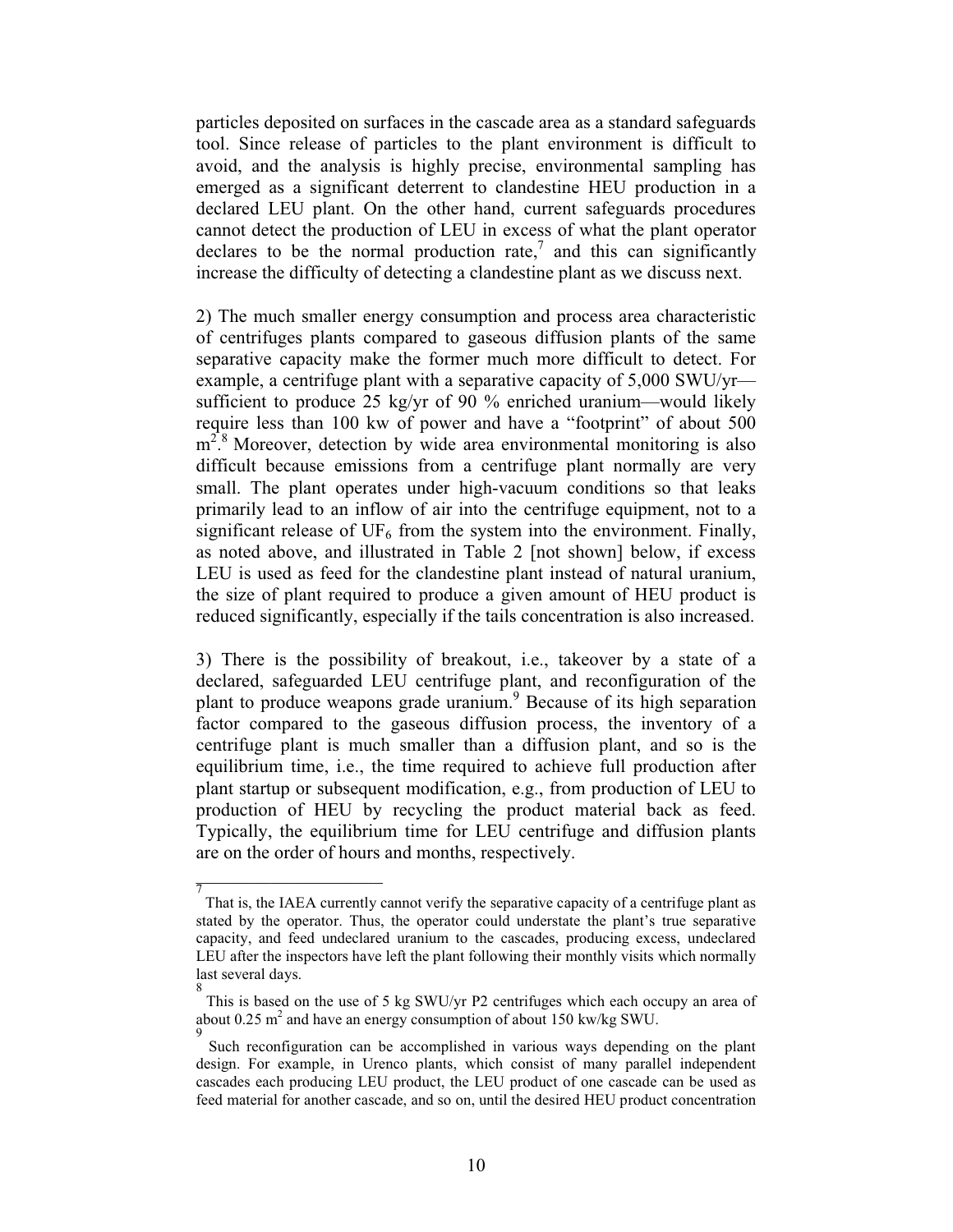is achieved. By contrast, centrifuge plants of Russian design are configured as one large cascade whose product and tails concentrations can be changed remotely from the plant control room by changing the valve connections on the centrifuges.

As noted by Gilinsky, et al., the SWU requirements to obtain one SQ of HEU can be reduced substantially if a State already has access to, and can successfully divert fresh LWR fuel.<sup>22</sup> In the examples given in Table 4, using 4 %-enriched feed (typical of LWR) fresh fuel) and operating the enrichment plant at a high tails assay—for example 2 % U-235—the separative work requirements are reduced by more than 80 percent of that required if natural uranium feed (0.711% U-235) were used.

The enrichment plant capacity  $(SWU/y)$  is a product of the number of stages and the capacity of each stage. For a centrifuge enrichment plant the capacity of a single stage is a function of length of the rotor and its peripheral speed.<sup>23</sup> In Table 4, we also calculate the number of centrifuge stages required to obtain one SQ per year of 93.5 %-enriched HEU. As seen from Table 4, depending primarily on the feed enrichment and the efficiency of each stage, the number of centrifuge stages required to obtain one SQ if HEU per year varies from a few to a few thousand.

| <b>Product</b> $(\% U-235)$                  | 93.5  | 93.5  | 93.5  | 93.5  |
|----------------------------------------------|-------|-------|-------|-------|
| <b>Feed</b> $(\% U-235)$                     | 0.711 | 0.711 | 4.0   | 4.0   |
| $(\% U-23)$<br><b>Tails</b>                  | 0.25  | 0.5   | 0.25  | 2.0   |
| Enrichment Work (kg SWU)                     | 5,422 | 4,021 | 1,769 | 894   |
| <b>U</b> feed (tonnes)                       | 5.057 | 11.02 | 0.622 | 1.144 |
| Centrifuges Required to Obtain 1 $SQ/y^{24}$ |       |       |       |       |
| 2 kg SWU/y/centrifuge $(P1)$                 | 2,711 | 2,011 | 885   | 447   |
| 5 kg SWU/y/centrifuge (P2)                   | 1,084 | 804   | 354   | 179   |
| 10 kg SWU/y/centrifuge (Russia)              | 542   | 402   | 177   | 89    |
| 40 kg SWU/y/centrifuge (URENCO)              | 136   | 101   | 44    | 22    |
| 300 kg SWU/y/centrifuge (U.S. R&D)           | 18    | 13    | 6     | 3     |

#### **Table 4. Enrichment Requirements to Obtain One SQ of HEU.**

<sup>22</sup> Victor Gilinsky, Marvin Miller, and Harmon Hubbard, *A Fresh Examination of the Proliferation Dangers of Light Water Reactors*.

<sup>&</sup>lt;sup>23</sup> Capacity scales as  $V^2L$ , where V is the peripheral speed and L is the rotor length.

 $24$ Individual centrifuge capacity values are from Marvin Miller, "The Gas Centrifuge and Nuclear Proliferation," Appendix. 1, Table 1, in Victor Gilinsky, Marvin Miller, and Harmon Hubbard, *A Fresh Examination of the Proliferation Dangers of Light Water Reactors* (Washington, D.C.: The Nonproliferation Policy Education Center, September 2004).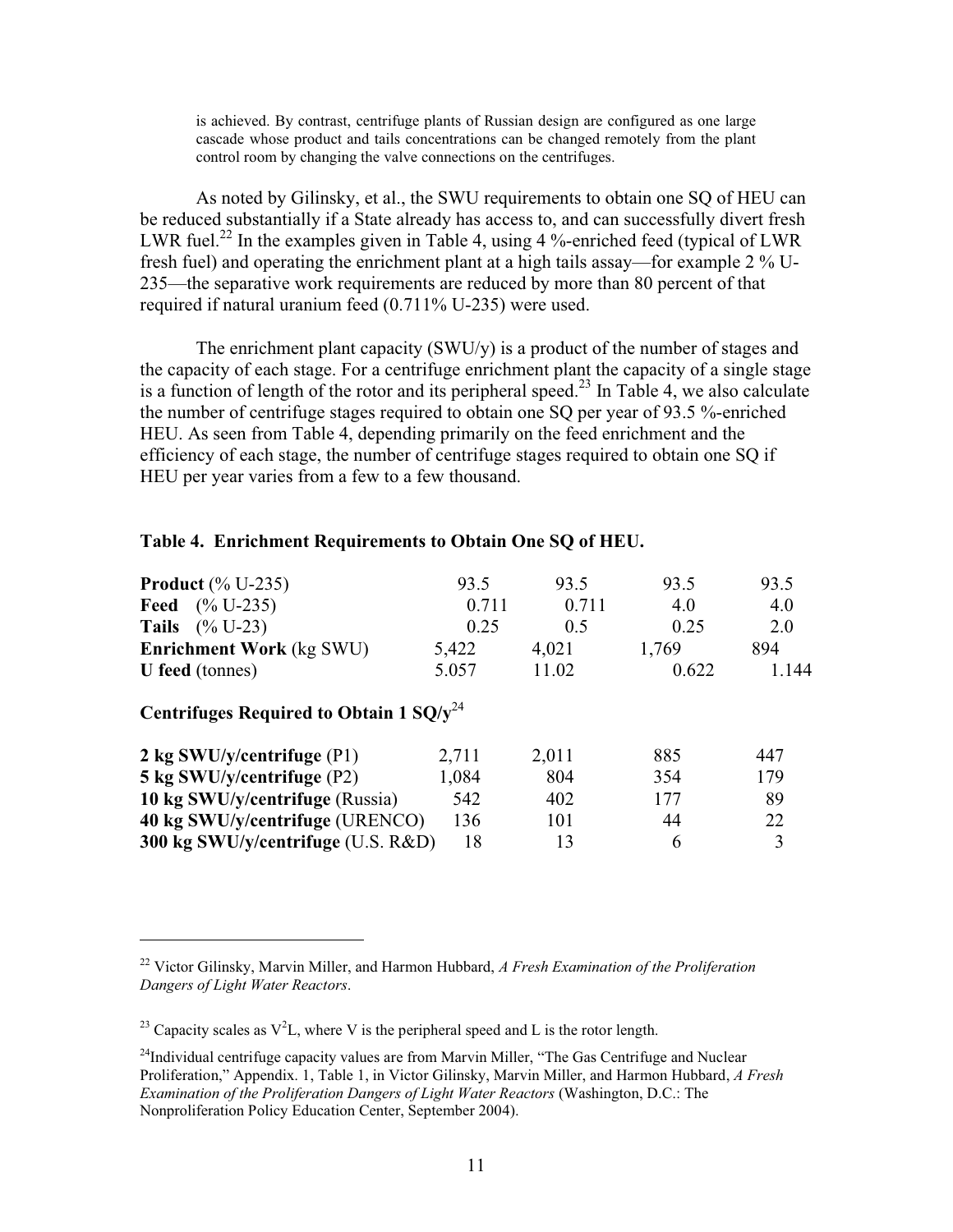We know from events in Iran (and North Korea), a small centrifuge enrichment plant with up to a few hundred centrifuge stages can be readily hidden from the IAEA and from foreign intelligence efforts. A State can acquire the necessary technology, construct and operate a small clandestine centrifuge plant with little risk of detection, and the probability of detection is substantially reduced if the State has a declared centrifuge plant under safeguards.

Assuming a State may have a small clandestine enrichment plant, the conversion time could be on the order of weeks to months depending on the number of size of the plant and the technology employed.

#### **CONCLUSIONS**

IAEA safeguards are inadequate for achieving the objective of timely detection of diversion of significant quantities of *nuclear material* from peaceful activities to the manufacture of nuclear weapons.

The IAEA's SQ values are technically erroneous and excessive.

For unirradiated direct use material in metal form, the IAEA's estimated conversion time (7-10 days) is adequate, but the timeliness detection goal (one month) is too long, and timely warning cannot be achieved. Non-weapon states should not be permitted to possess an SQ of unirradiated direct use material in metal form.

For unirradiated direct use material in chemical compounds and mixtures, the IAEA's estimated conversion time is on the order of weeks (1-3). The lower end of this range is adequate, but the upper end appears too generous. The timeliness detection goal (one month) is too long, and the timely detection cannot be achieved. Non-weapon states should not be permitted to possess an SQ of unirradiated direct use material in the form of chemical compounds or mixtures.

For plutonium, HEU or  $^{233}$ U in irradiated fuel, the IAEA's estimated conversion time (1-3 months) is adequate. However, if a State possesses a safeguarded pilot-size or larger reprocessing plant, a State can divert SQs of separated plutonium from plant operations with a low probability of detection by the IAEA absent an informer. If a State has a declared pilot-scale, or larger, reprocessing plant, the conversion time should be the same as for unirradiated compounds of direct use materials.

Non-weapon states should not be permitted to possess pilot-scale or larger reprocessing plants. When conducted in non-weapon states, research on reprocessing and transmutation related technologies, including those that are unlikely to ever be commercialized, simply train cadres of experts in actinide chemistry and plutonium metallurgy, a proliferation concern in its own right. The hot cells, used for on-hands research provide readily available facilities for separation of plutonium and fabrication of plutonium components for weapons. Thus, smaller reprocessing activities, and research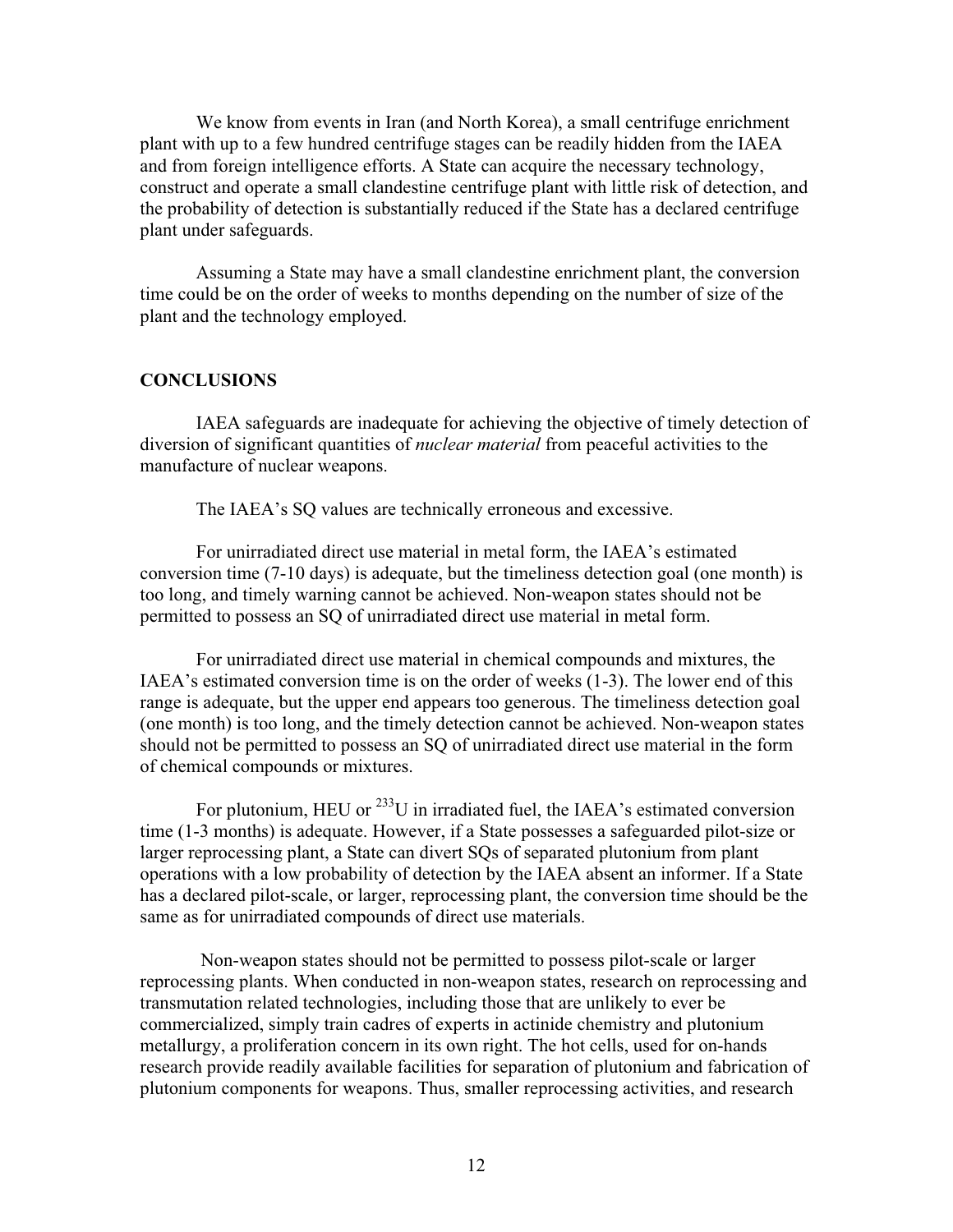and development on transmutation related technologies should not be permitted in nonweapon states.

For indirect use material, such as low-enriched uranium, the IAEA's estimated conversion time is on the order of months (3-12). The lower end of this range is adequate, but the upper end appears too generous. Small gas centrifuge plants can be readily hidden from IAEA inspectors and foreign intelligence forces. If a State is permitted to possess a safeguarded enrichment plant, it can be used a cover for procuring components and materials needed for a small clandestine plant. A State possessing a safeguarded centrifuge enrichment plant can rapidly reconfigure the plant to produce HEU. Also, a State may have a small clandestine enrichment plant. In either case the conversion time could be on the order of weeks to months depending on the number of size of the plant and the technology employed.

Even of the IAEA's timeliness detection goal of one year is met, this in unlikely to provide "timely warning." Consequently, enrichment plants should not be permitted in non-weapon states.

In sum, our recommended conversion times are given in Table 5. The detection goals should be the lower end of the conversion time range in each case.

| Beginning material form                                                                                                                                                                                                                                                                       | Conversion time          |  |
|-----------------------------------------------------------------------------------------------------------------------------------------------------------------------------------------------------------------------------------------------------------------------------------------------|--------------------------|--|
| Pu, HEU or $^{233}$ U metal                                                                                                                                                                                                                                                                   | Order of days $(7-10)$   |  |
| $PuO2$ , $Pu(NO3)4$ or other pure Pu compounds;<br>HEU or $^{233}$ U oxide or other pure U compounds;<br>MOX or other non-irradiated pure mixtures<br>containing Pu, U $(^{233}$ U + $^{235}$ U $\geq$ 20%);<br>Pu, HEU and/or $^{233}$ U in scrap or other<br>miscellaneous impure compounds | Order of days (7-10)     |  |
| Pu, HEU or $^{233}$ U in irradiated fuel                                                                                                                                                                                                                                                      |                          |  |
| State without declared reprocessing<br>Non-weapon States are not permitted to possess reprocessing plants                                                                                                                                                                                     | Order of months $(1-3)$  |  |
| U containing $\langle 20\% \rangle^{235}$ U and $^{233}$ U; Th                                                                                                                                                                                                                                |                          |  |
| State without declared enrichment<br>Non-weapon States are not permitted to possess enrichment plants                                                                                                                                                                                         | Order of weeks to months |  |
|                                                                                                                                                                                                                                                                                               |                          |  |

## **TABLE 5. RECOMMENDED MATERIAL CONVERSION TIMES FOR** FINISHED Pu OR U METAL COMPONENTS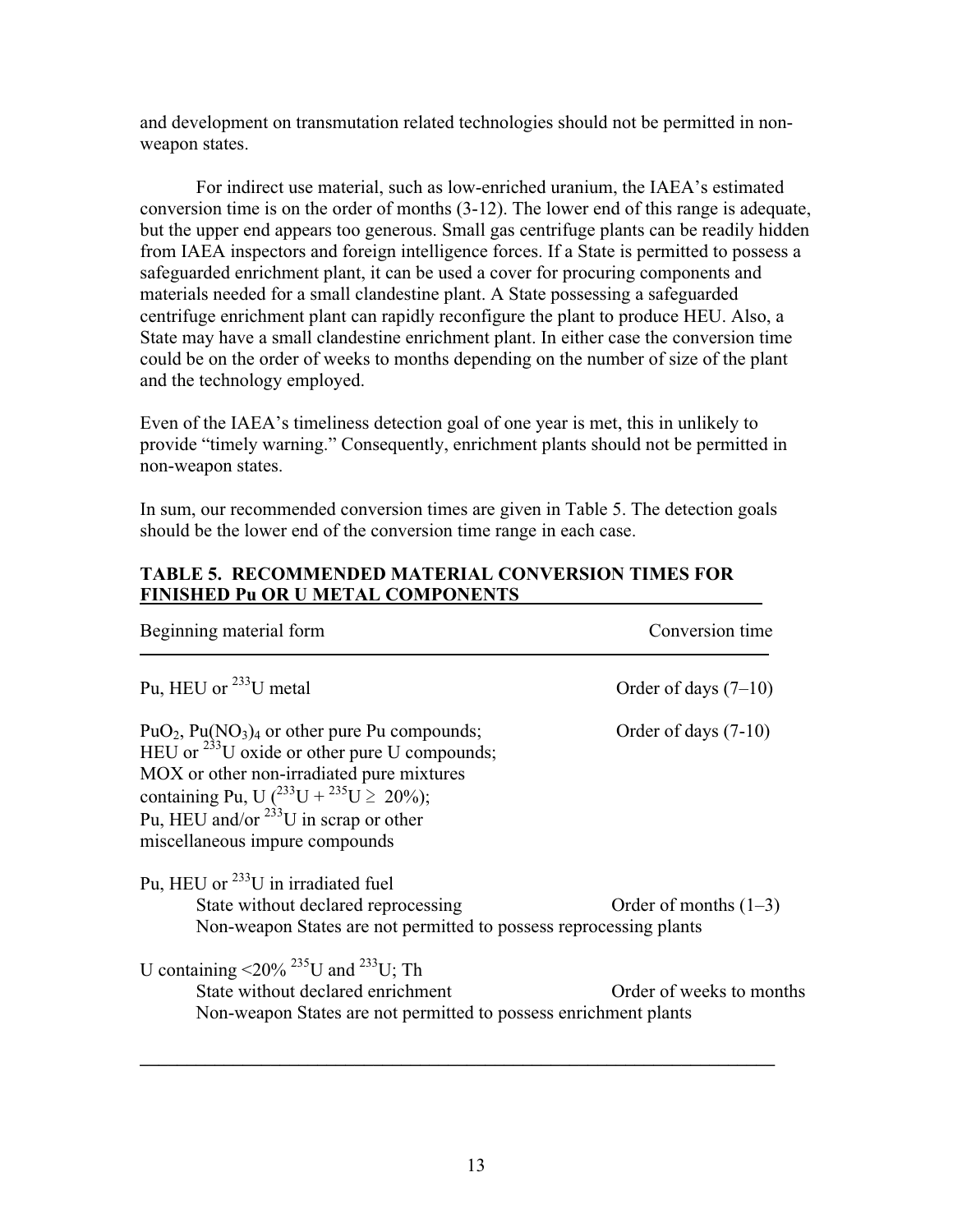#### **APPENDIX**

#### **NON-PROLIFERATION TREATY**

The Non-Proliferation Treaty was signed July 1, 1968 and entered into force March 5, 1970. All non-weapon state parties to the NPT are required to comply with IAEA safeguards, as indicated under Article III of the NPT Treaty:

III.1. **Each non-nuclear-weapon State Party to the Treaty undertakes to accept safeguards**, as set forth in an agreement to be negotiated and concluded with the International Atomic Energy Agency **in accordance with the Statute of the International Atomic Energy Agency and the Agency's safeguards system**, for the exclusive purpose of verification of the fulfillment of its obligations assumed under this Treaty with a view to preventing diversion of nuclear energy from peaceful uses to nuclear weapons or other nuclear explosive devices. **Procedures for the safeguards required by this article shall be followed with respect to source or special fissionable material whether it is being produced, processed or used in any principal nuclear facility or is outside any such facility.** The safeguards required by this article shall be applied to all source or special fissionable material in all peaceful nuclear activities within the territory of such State, under its jurisdiction, or carried out under its control anywhere. **(Emphasis added)**

The following nuclear weapon states are **NOT** parties to the NPT:

- Israel
- Pakistan
- $\bullet$  India
- Democratic People's Republic of Korea (DPRK or North Korea)

The first three, Israel, India and Pakistan are known to have nuclear weapons and have never been signatories to the NPT. The DPRK is believed to have nuclear weapons and has declared that it has possesses nuclear weapons. On 10 January 2003, DPRK announced that it was withdrawing from the NPT effective immediately. All other States of any consequence are members of the NPT, and with the exception of the United States, United Kingdom, France, Russia, and China, all are non-weapon states subject to IAEA safeguards.

#### **IAEA'S ENABLING STATUTE.**

The IAEA was established in 1957, eleven years prior to the inception of the NPT. Under Article III, paragraph A. 5, of its enabling statute, the Agency is authorized: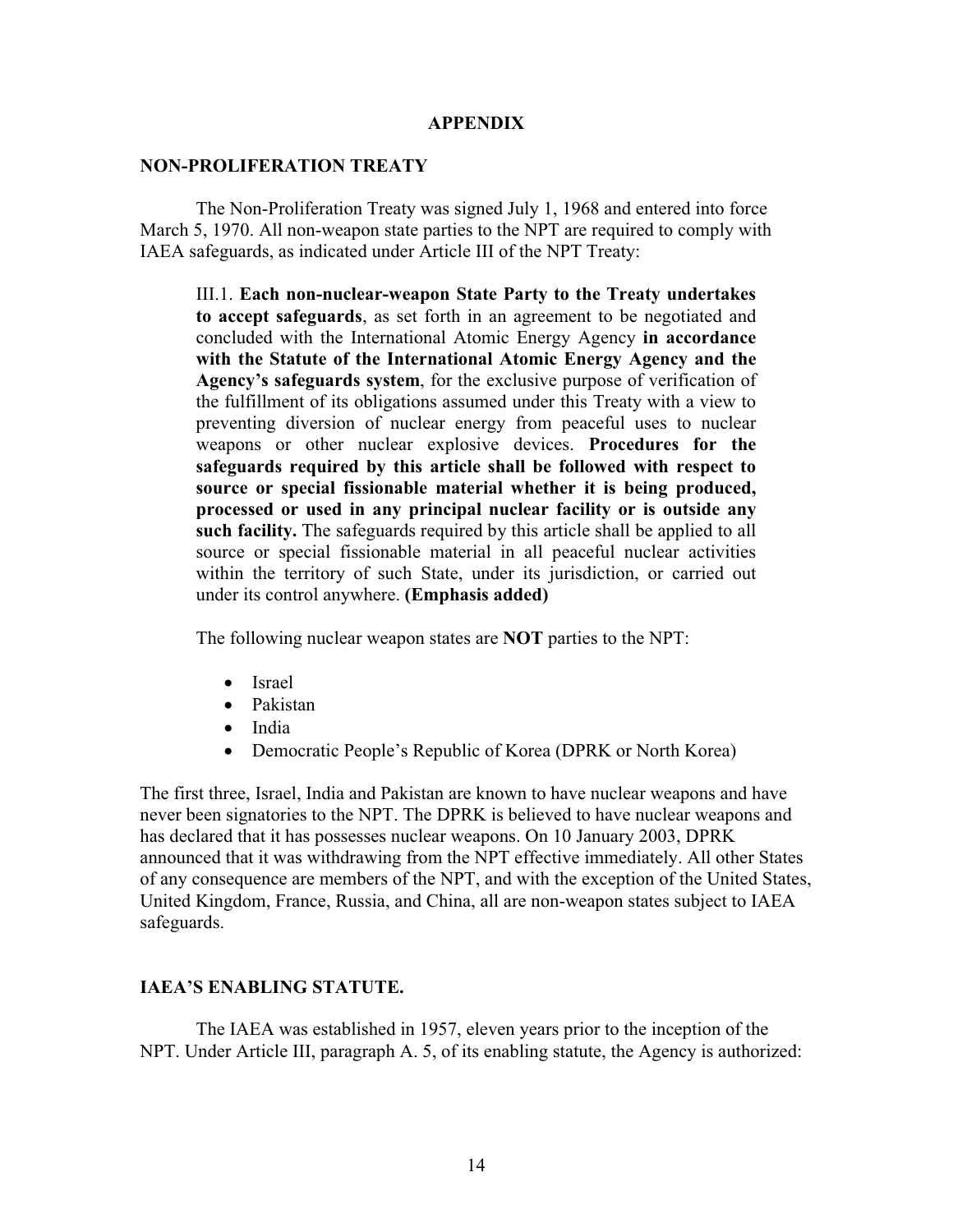**To establish and administer safeguards designed to ensure that special fissionable and other materials, services, equipment, facilities, and information made available by the Agency or at its request or under its supervision or control are not used in such a way as to further any military purpose**; and to apply safeguards, at the request of the parties, to any bilateral or multilateral arrangement, or at the request of a State, to any of that State's activities in the field of atomic energy; **(Emphasis added)**

The safeguards system is defined primarily in Article XII of the IAEA Statute. Article XII of the IAEA Statute states in part:

A. With respect to any Agency project, or other arrangement where the Agency is requested by the parties concerned to apply safeguards, **the Agency shall have the following rights and responsibilities** to the extent relevant to the project or arrangement:

1. **To examine the design of specialized equipment and facilities**, including nuclear reactors, **and to approve it only from the view- point of assuring that it will not further any military purpose**, that it complies with applicable health and safety standards, **and that it will permit effective application of the safeguards provided for in this article**;

**. . .** 

5. **To approve the means to be used for the chemical processing of irradiated materials solely to ensure that this chemical processing will not lend itself to diversion of materials for military purposes** and will comply with applicable health and safety standards; to require that special fissionable materials recovered or produced as a by-product be used for peaceful purposes under continuing Agency safeguards for research or in reactors, existing or under construction, specified by the member or members concerned; and **to require deposit with the Agency of any excess of any special fissionable materials recovered or produced as a by-product over what is needed for the above- stated uses in order to prevent stockpiling of these materials**, provided that thereafter at the request of the member or members concerned special fissionable materials so deposited with the Agency shall be returned promptly to the member or members concerned for use under the same provisions as stated above.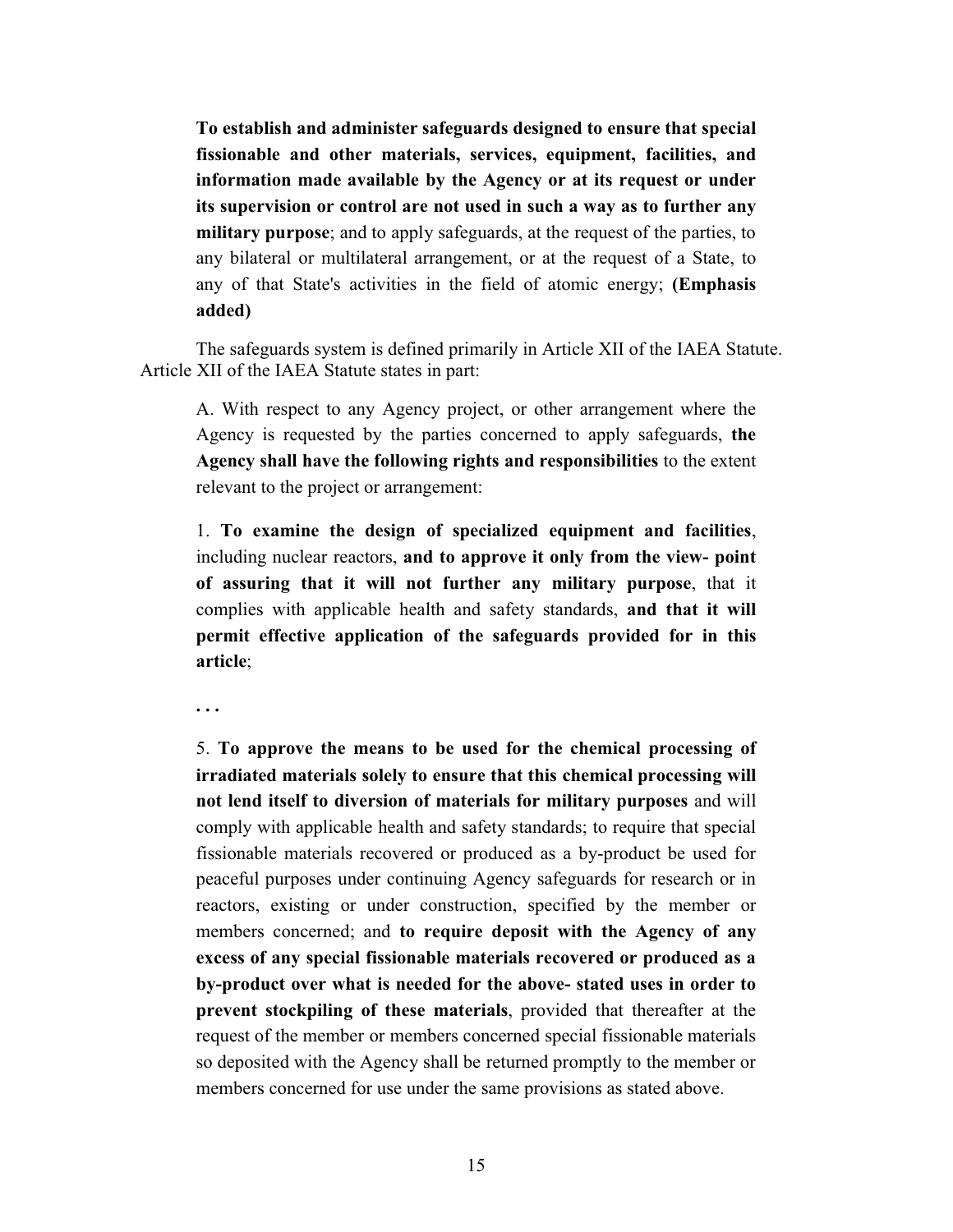6. To send into the territory of the recipient State or States **inspectors**, designated by the Agency after consultation with the State or States concerned, **who shall have access at all times to all places and data and to any person who by reason of his occupation deals with materials, equipment, or facilities which are required by this Statute to be safeguarded, as necessary to account for source and special fissionable materials supplied and fissionable products and to determine whether there is compliance with the undertaking against use in furtherance of any military purpose** referred to in sub- paragraph F-4 of article Xl, with the health and safety measures referred to in sub- paragraph A-2 of this article, and with any other conditions prescribed in the agreement between the Agency and the State or States concerned. Inspectors designated by the Agency shall be accompanied by representatives of the authorities of the State concerned, if that State so requests, provided that the inspectors shall not thereby be delayed or otherwise impeded in the exercise of their functions; (**Emphasis added**)

#### **IAEA AGREEMENTS WITH MEMBER STATES**

The IAEA administers its safeguards requirements pursuant to agreements that the IAEA has with member states.

As of November 2004, there were 138 member states, 65 intergovernmental and non-governmental organizations worldwide having formal agreements with the Agency, and 232 safeguards agreements in force in 148 States (and with Taiwan, China) involving 2363 safeguards inspections performed in 2003.<sup>25</sup> The DPRK joined the IAEA in 1974, but withdrew its membership on 13 June 1994; and Cambodia, which joined the IAEA in 1958, withdrew its membership on 26 March 2003.

Since the IAEA was established in 1957, over the years the IAEA safeguards requirements have been upgraded and strengthened. The more explicit requirements are set forth in a series of IAEA Information Circulars—the most important of which are INFCIRC/26 (the Agency's Safeguards approved by the Board of Governors on 31 January 1961), INFCIRC/66 (designed to be applied in any state that concluded a safeguards agreement), and INFCIRC/153 (used as a basis for agreements with States parties to the NPT—and the Additional Protocol.

The "Basic Undertaking" of IAEA safeguards agreements with other parties is currently set forth in INFCIRC/153 (Corrected), June 1972:

<sup>&</sup>lt;sup>25</sup> http://www.iaea.org/About/by the numbers.html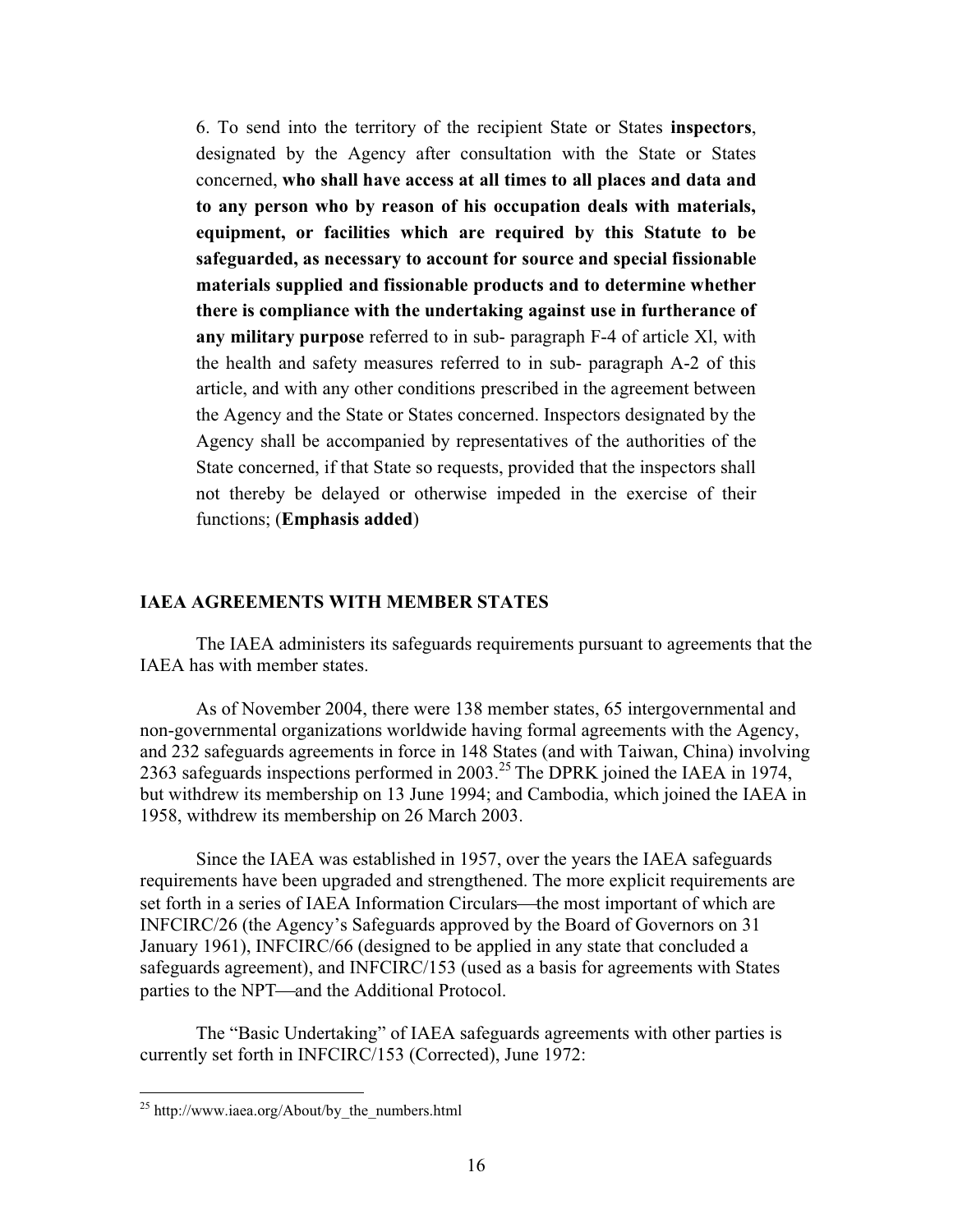**The Agreement should contain, in accordance with Article III.l of the Treaty on the Non-Proliferation of Nuclear Weapons ), an undertaking by the State to accept safeguards, in accordance with the terms of the Agreement**, on all source or special fissionable material in all peaceful nuclear activities within its territory, under its jurisdiction or carried out under its control anywhere, **for the exclusive purpose of verifying that such material is not diverted to nuclear weapons or other nuclear explosive devices**. **(Emphasis added)**

#### **COMPREHENSIVE, OR FULL-SCOPE, SAFEGUARDS**

A comprehensive safeguards agreement is an IAEA safeguards agreement that applies safeguards on all nuclear material in all nuclear activities in as State. These are primarily safeguards agreements pursuant to the NPT, concluded between the IAEA and non-nuclear–weapon State parties as required by Article III.1 of the NPT, but they also include agreements pursuant to the Tlatelolco Treaty, the *sui generic* agreement between Albania and the IAEA and the quadripartite safeguards agreement between Argentina, Brazil, the Brazil-Argentine Agency for Accounting and Control of Nuclear Materials (ABACC) and the IAEA. As of 19 July 2005, 37 non-nuclear weapon state (NNWS) parties to the NPT have not yet brought into force comprehensive safeguards agreements with the IAEA. Most of these 37 countries do not have significant nuclear facilities.<sup>26</sup>

## **IAEA INFORMATION CIRCULAR 153**

 $\overline{a}$ 

INFCIRC/153 places constraints on the agency's safeguards implementation:

#### **IMPLEMENTATION OF SAFEGUARDS**

The Agreement should provide that safeguards **shall be implemented** in a manner designed:

- a. **To avoid hampering the economic and technological development** of the State or international co-operation in the field of peaceful nuclear activities, including international exchange *nuclear material*  $2)$ ;
- b. **To avoid undue interference in the State's peaceful nuclear activities**, and in particular in the operation of *facilities*; and
- c. To be **consistent with** prudent management **practices required for the economic and safe conduct of nuclear activities**.

<sup>&</sup>lt;sup>26</sup> The Republic of the Congo has two small research reactors, at least one of which is not operable, and Niger is involved in uranium mining.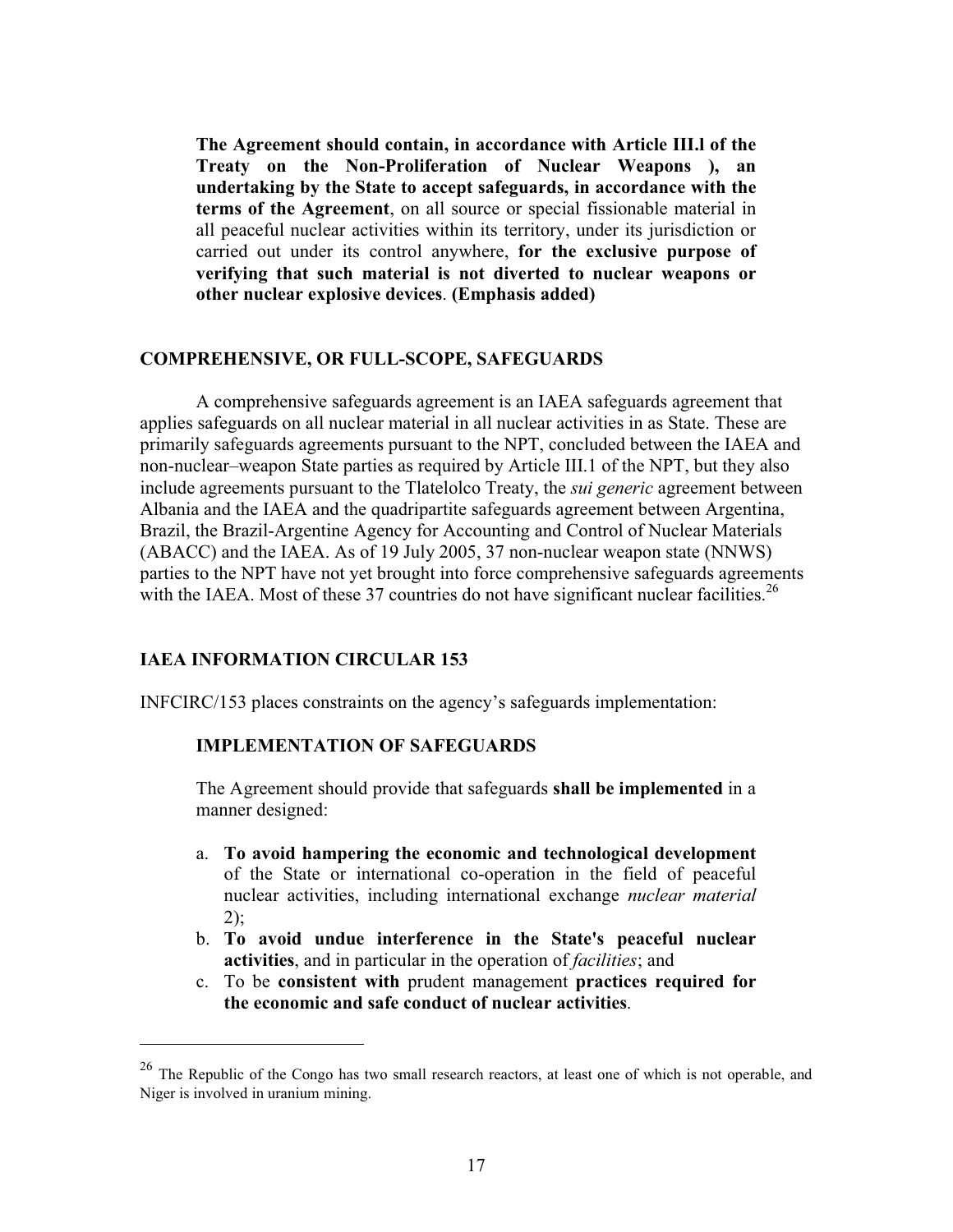## **OBJECTIVE OF SAFEGUARDS**

- 28. The Agreement should provide that the **objective of safeguards is the timely detection of diversion of significant quantities of** *nuclear material* **from peaceful nuclear activities to the manufacture of nuclear weapons** or of other nuclear explosive devices or for purposes unknown, and deterrence of such diversion by the risk of early detection.
- 29. To this end the Agreement should provide for the use of material accountancy as a safeguards measure of fundamental importance, with containment and surveillance as important complementary measures.
- 30. The Agreement should provide that the technical conclusion of the Agency's verification activities shall be a statement, in respect of each *material balance area*, of the amount of material unaccounted for over a specific period, giving the limits of accuracy of the amounts stated.

Also, INFCIRC/153 calls for a:

## **NATIONAL SYSTEM OF ACCOUNTING FOR AND CONTROL OF NUCLEAR MATERIAL**

31. The Agreement should provide that **the State shall establish and maintain a system of accounting for and control of all nuclear material** subject to safeguards under the Agreement, and that such safeguards shall be applied in such a manner as to enable the Agency to verify, in ascertaining that there has been no diversion of n cleat material from peaceful uses to nuclear weapons or other nuclear explosive devices, findings of the State's system. The Agency s verification shall include, *inter alia*, independent measurements and observations conducted by the Agency in accordance with the procedures specified in Part II below. The Agency, in its verification, shall take due account of the technical effectiveness of the State's system.

## **IAEA SAFEGUARDS GLOSSARY**

 $\overline{a}$ 

The IAEA Safeguards Glossary includes the definitions of several terms that are important to a discussion of the adequacy of the IAEA's safeguards with respect to timely warning, namely "diversion rate" "conversion time," "significant quantity" and "detection time:"<sup>27</sup>

<sup>27</sup> IAEA, *IAEA Safeguards Glossary*, 2001 Edition, International verification Series, No. 3, Vienna, 2002.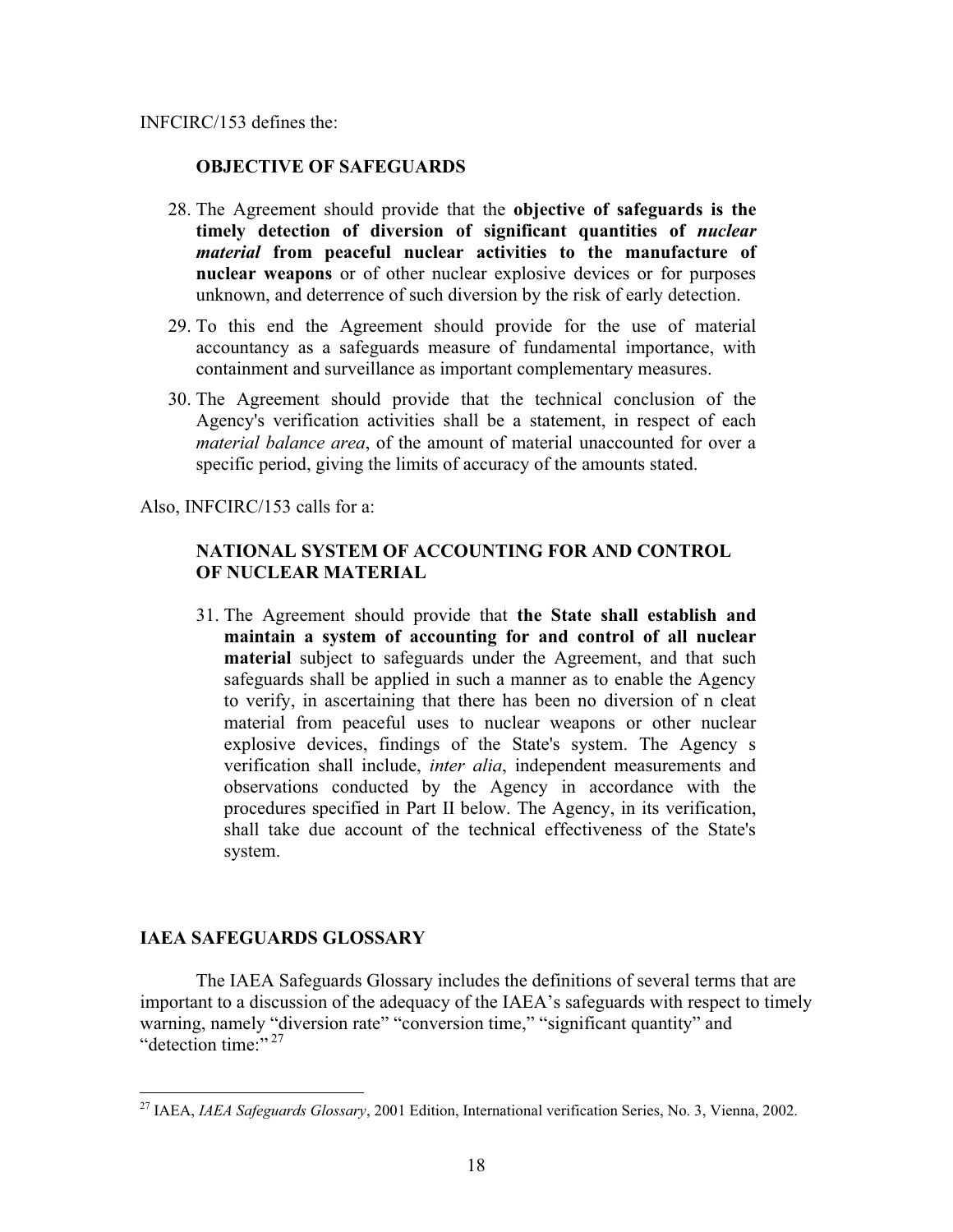**3.10. Diversion rate** — **the amount of nuclear material which could be diverted in a given unit of time.** If the amount diverted is 1 SQ or more (see No. 3.14) of nuclear material in a short time (i.e. within a period that is less than the material balance period (see No. 6.47)), it is referred to as an **'abrupt' diversion**. If the diversion of 1 SQ or more occurs gradually over a material balance period, with only small amounts removed at any one time, it is referred to as a **'protracted' diversion**.

**3.13. Conversion time — the time required to convert different forms of nuclear material to the metallic components of a nuclear explosive device.** Conversion time does not include the time required to transport diverted material to the conversion facility or to assemble the device, or any subsequent period. The diversion activity is assumed to be part of a planned sequence of actions chosen to give a high probability of success in manufacturing one or more nuclear explosive devices with minimal risk of discovery until at least one such device is manufactured. The conversion time estimates applicable at present under these assumptions are provided in Table I. [Reproduced as Table 3 above]

**3.14. Significant quantity (SQ) — the approximate amount of nuclear material for which the possibility of manufacturing a nuclear explosive device cannot be excluded.** Significant quantities take into account unavoidable losses due to conversion and manufacturing processes and should not be confused with critical masses. Significant quantities are used in establishing the quantity component of the IAEA inspection goal (see No. 3.23). Significant quantity values currently in use are given in Table II. [Reproduced as Table 1 above]

**3.15. Detection time — the maximum time that may elapse between diversion of a given amount of nuclear material and detection of that diversion by IAEA safeguards activities.** Where there is no additional protocol in force or where the IAEA has not drawn a conclusion of the absence of undeclared nuclear material and activities in a State (see No. 12.25), it is assumed: (a) that all facilities needed to clandestinely convert the diverted material into components of a nuclear explosive device exist in a State; (b) that processes have been tested (e.g. by manufacturing dummy components using appropriate surrogate materials); and (c) that nonnuclear components of the device have been manufactured, assembled and tested. Under these circumstances, **detection time should correspond approximately to estimated conversion times** (see No. 3.13). Longer detection times may be acceptable in a State where the IAEA has drawn and maintained a conclusion of the absence of undeclared nuclear material and activities. Detection time is one factor used to establish the timeliness component of the IAEA inspection goal (see No. 3.24).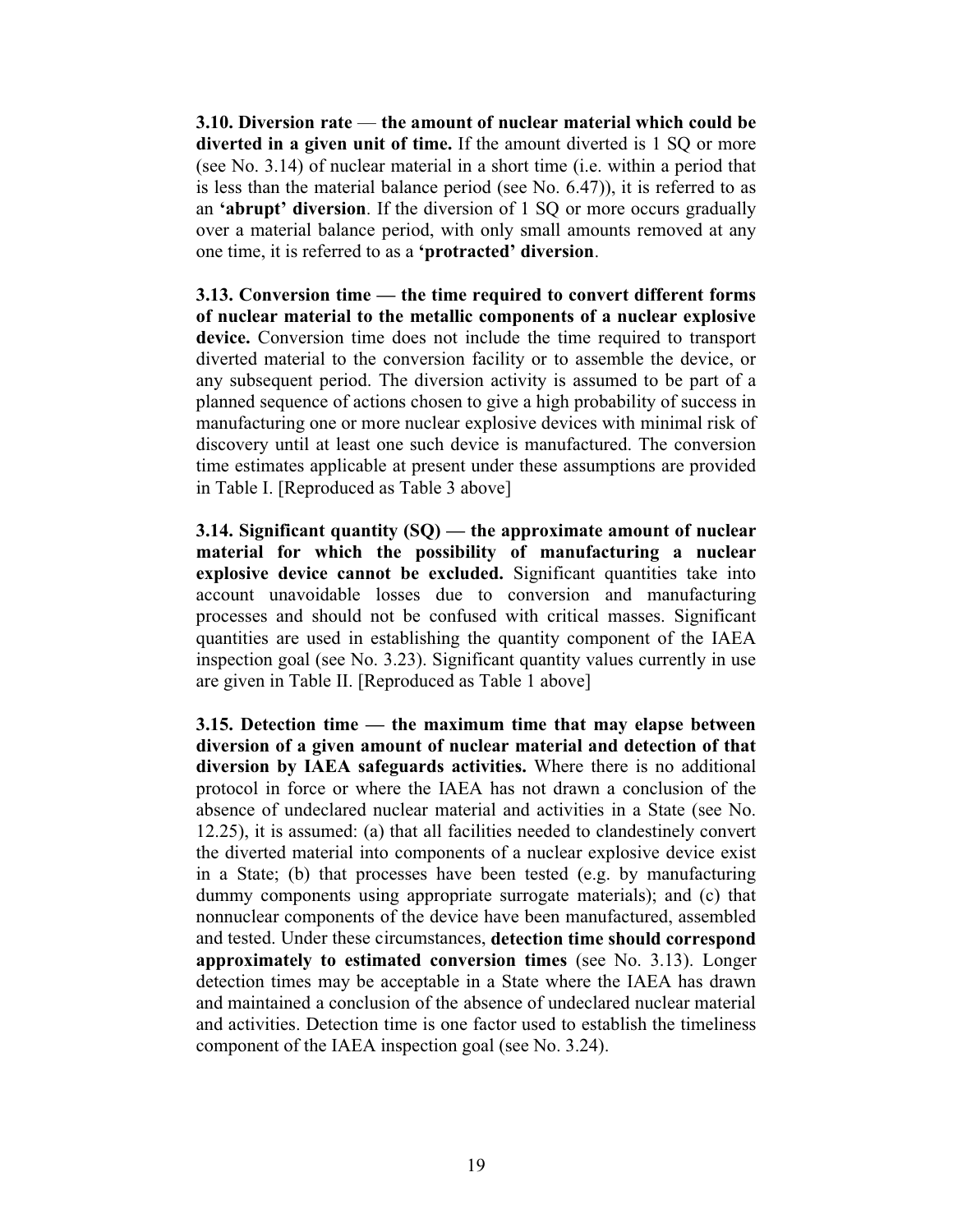**3.20. IAEA timeliness detection goal** — the target detection times applicable to specific nuclear material categories (see No. 4.24). These goals are **used for establishing the frequency of inspections** (see No. 11.16) and safeguards activities at a facility or a location outside facilities during a calendar year, in order to verify that no abrupt diversion (see No. 3.10) has occurred. Where there is no additional protocol in force or where the IAEA has not drawn and maintained a conclusion of the absence of undeclared nuclear material and activities in a State (see No. 12.25), **the detection goals are as follows:**

**—One month for unirradiated direct use material, —Three months for irradiated direct use material, —One year for indirect use material.**

Longer timeliness detection goals may be applied in a State where the IAEA has drawn and maintained a conclusion of the absence of undeclared nuclear material and activities in that State.

**3.22. IAEA inspection goal** — performance targets specified for IAEA verification activities at a given facility as required to implement the facility safeguards approach (see No. 3.3). **The inspection goal for a facility consists of a quantity component** (see No. 3.23) **and a timeliness component** (see No. 3.24). These components are regarded as fully attained if all the Safeguards Criteria (see No. 3.21) relevant to the material types (see No. 4.23) and material categories (see No. 4.24) present at the facility have been satisfied and all anomalies involving 1 SQ or more of nuclear material have been resolved in a timely manner (see No. 3.26). (See also Nos 12.23 and 12.25.)

**3.23. Quantity component of the IAEA inspection goal** — relates to the scope of the inspection activities at a facility that are necessary for the IAEA to be able to draw the conclusion that there has been no diversion of 1 SQ or more of nuclear material over a material balance period and that there has been no undeclared production or separation of direct use material at the facility over that period.

**3.24. Timeliness component of the IAEA inspection goal** — relates to the periodic activities that are necessary for the IAEA to be able to draw the conclusion that there has been no abrupt diversion (see No. 3.10) of 1 SQ or more at a facility during a calendar year. (**Emphasis added**)

#### **ADDITIONAL PROTOCOL**

The Additional Protocol is a legal document granting the IAEA complementary inspection authority to that provided in underlying safeguards agreements. A principal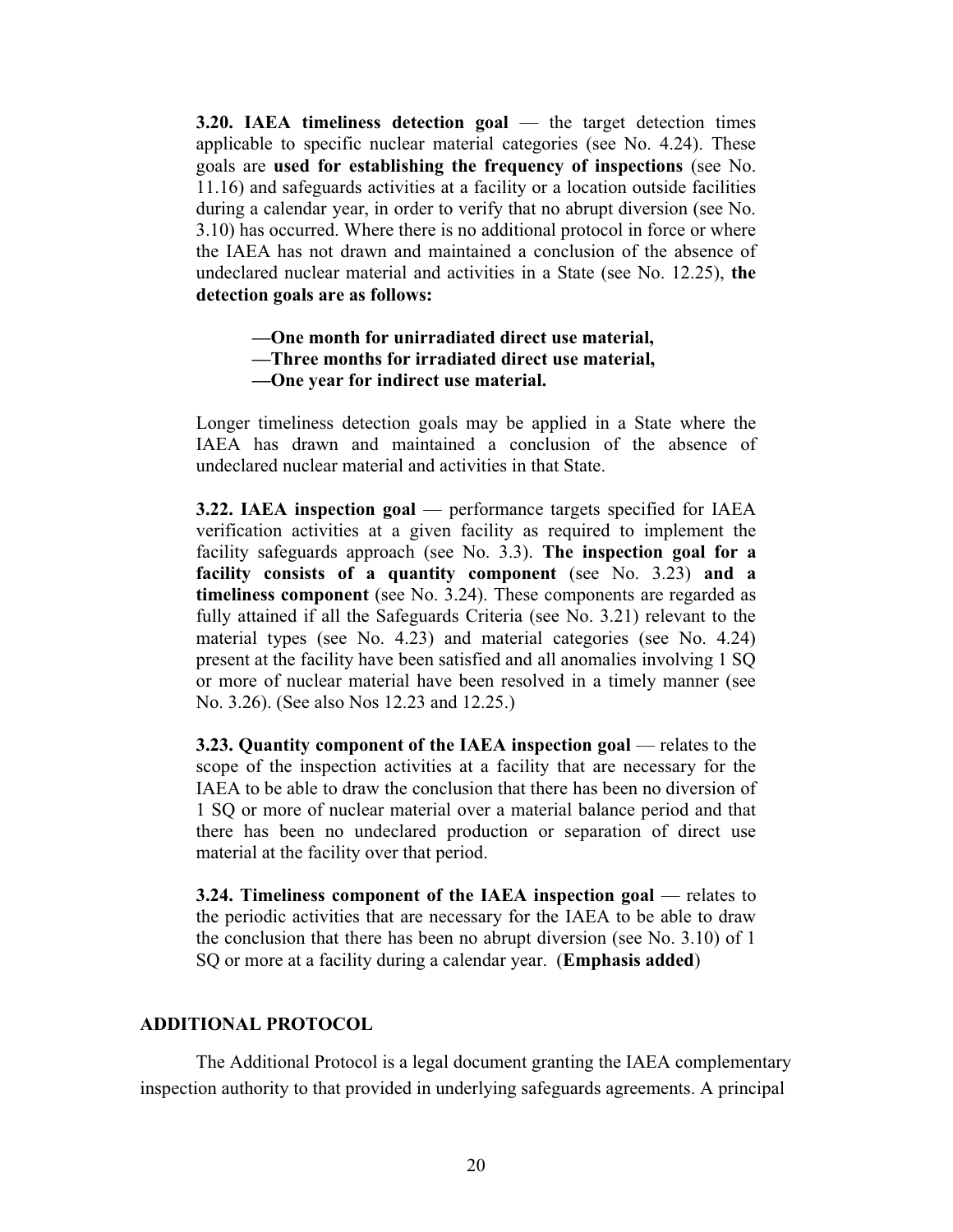aim is to enable the IAEA inspectorate to provide assurance about both declared and possible undeclared activities. Under the Protocol, the IAEA is granted expanded rights of access to information and sites, as well as additional authority to use the most advanced technologies during the verification process. $^{28}$ 

At the end of the Persian Gulf War, the world learned about the extent of Iraq's clandestine pursuit of an advanced program to develop nuclear weapons. The international community recognized that the Agency's international inspection system needed to be strengthened in order to increase its capability to detect secret nuclear programs. After 4 years of work by the Secretariat of the Agency, an Agency committee agreed on a Model Additional Protocol (the "Model Protocol") for strengthening nuclear safeguards. The Model Protocol was approved by the Agency's Board of Governors in 1997. The Model Protocol was designed to be used to amend existing safeguards agreements to strengthen such safeguards by requiring non-nuclear-weapon states to provide, *inter alia*, broader declarations to the Agency about their nuclear programs and nuclear-related activities, and by expanding the access rights of the Agency. The new safeguards measures become effective in each state when it brings its protocol into  $force<sup>29</sup>$ 

The Model Protocol requires states to report a range of information to the Agency about their nuclear and nuclear-related activities and about the planned developments in their nuclear fuel cycles. This includes expanded information about their holdings of uranium and thorium ores and ore concentrates and of other plutonium and uranium materials not currently subject to Agency safeguards, general information about their manufacturing of equipment for enriching uranium or producing plutonium, general information about their nuclear fuel cycle-related research and development activities not involving nuclear material, and their import and export of nuclear material and equipment. $30<sup>30</sup>$ 

As of 19 July 2005, 69 states and Euratom have ratified Additional Protocols.<sup>31</sup> Thirty-three additional states have signed, but not ratified Additional Protocols, bring the total number of states that have signed to 102. The IAEA Board has approved Additional protocols for 6 additional states that have not signed. Notable countries that have not signed an Additional Protocol include:

| Algeria(IAEA Board Approval) | <b>Israel</b>         |
|------------------------------|-----------------------|
| Argentina                    | Pakistan              |
| Belarus                      | Serbia and Montenegro |
| Brazil                       | Svria                 |

<sup>&</sup>lt;sup>28</sup> http://www.iaea.org/Publications/Factsheets/English/sg\_overview.html

 $^{29}$  http://www.state.gov/t/np/trty/11757.htm

<sup>30</sup> http://www.state.gov/t/np/trty/11757.htm

<sup>&</sup>lt;sup>31</sup> The IAEA also applies safeguards, including the measures foreseen in the Model Additional protocol, in Taiwan, China.